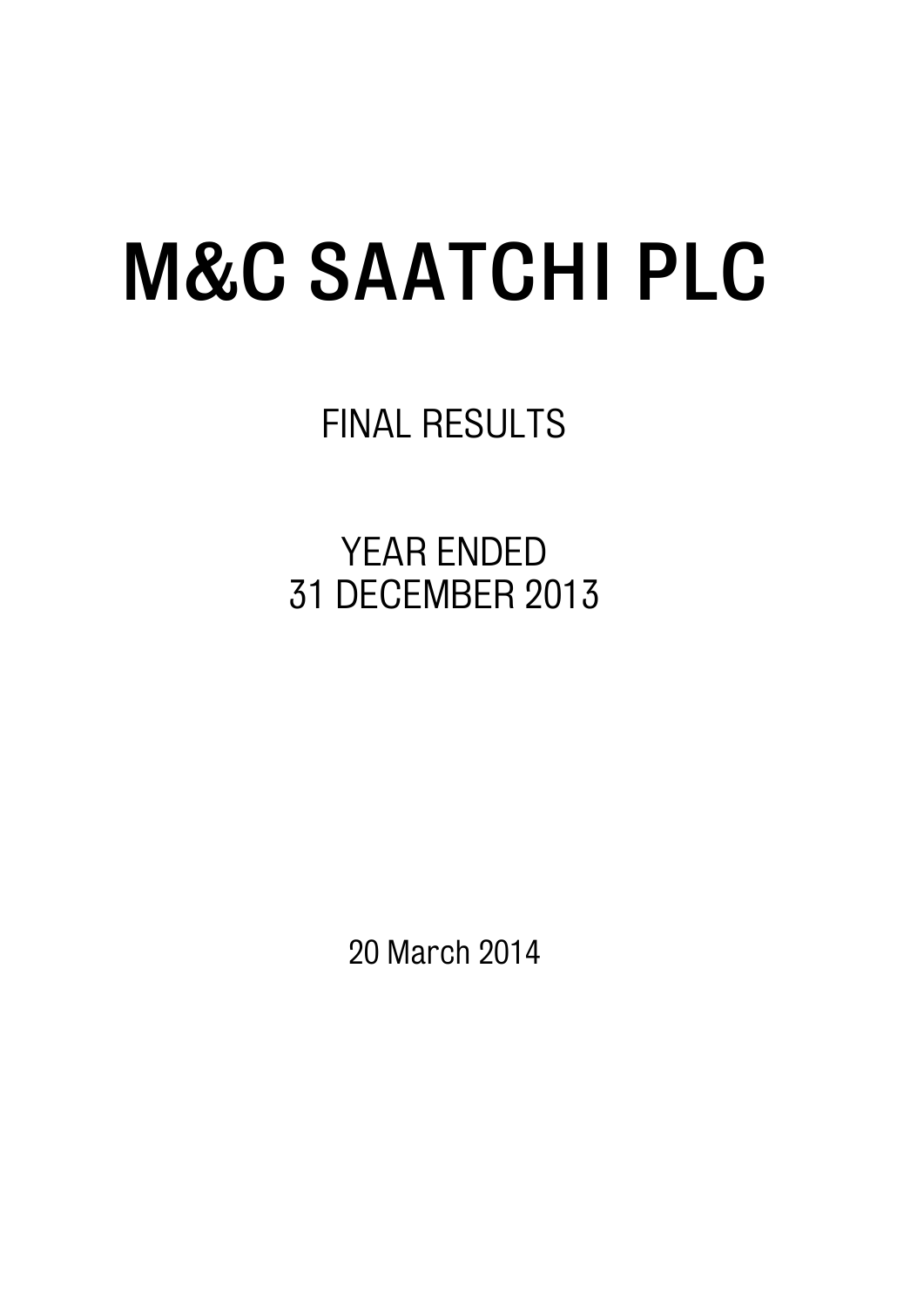## **M&C Saatchi PLC Final Results for the year ended 31 December 2013 Record revenue and profit**

20 March 2014

| <b>Financial Highlights 2013</b> |         | Growth versus 2012     |
|----------------------------------|---------|------------------------|
| Revenue                          | £177.4m | $+5\%$ (2012: £169.5m) |
| <b>Operating Profit</b>          | £18.5m  | $+8\%$ (2012: £17.1m)  |
| Profit Before Tax                | £18.6m  | $+8\%$ (2012: £17.2m)  |
| Profit After Tax and MI          | £11.0m  | $+15\%$ (2012: £9.6m)  |
| EPS                              | 16.69p  | $+11\%$ (2012: 15.10p) |
| Dividend                         | 5.45p   | $+10\%$ (2012: 4.95p)  |
| Share buyback January 2014       | £21.2m  | (2012: Nil)            |

The highlights are pro forma headline results, see note on next page for definition.

## Operational Highlights

- Strong growth in revenue and earnings coming from new business wins and new businesses
- . The Global Network performed well across all geographies:
	- UK: revenues up 13%, with exceptional growth from CRM and Mobile, operating profit up 12%
	- Europe: revenues up 20%, operating profit impacted by investment in Stockholm, down 18%
	- Middle East and Africa: revenues up 22%, operating profit increased 59%
	- Asia and Australasia: revenues fell 10% (5% in constant currencies), operating profit up 29% with much reduced losses in China and New Zealand
	- Americas: revenues up 31%, operating loss of £90k as a result of further investment in New York
	- Clear profits materially up following strategic review
- Strong balance sheet maintained with net year-end cash of £33.2m ahead of January's £21m share buyback, following the sale of 75% of Walker Media
- Final dividend increased 10% to 4.24p, full-year dividend up 10% to 5.45p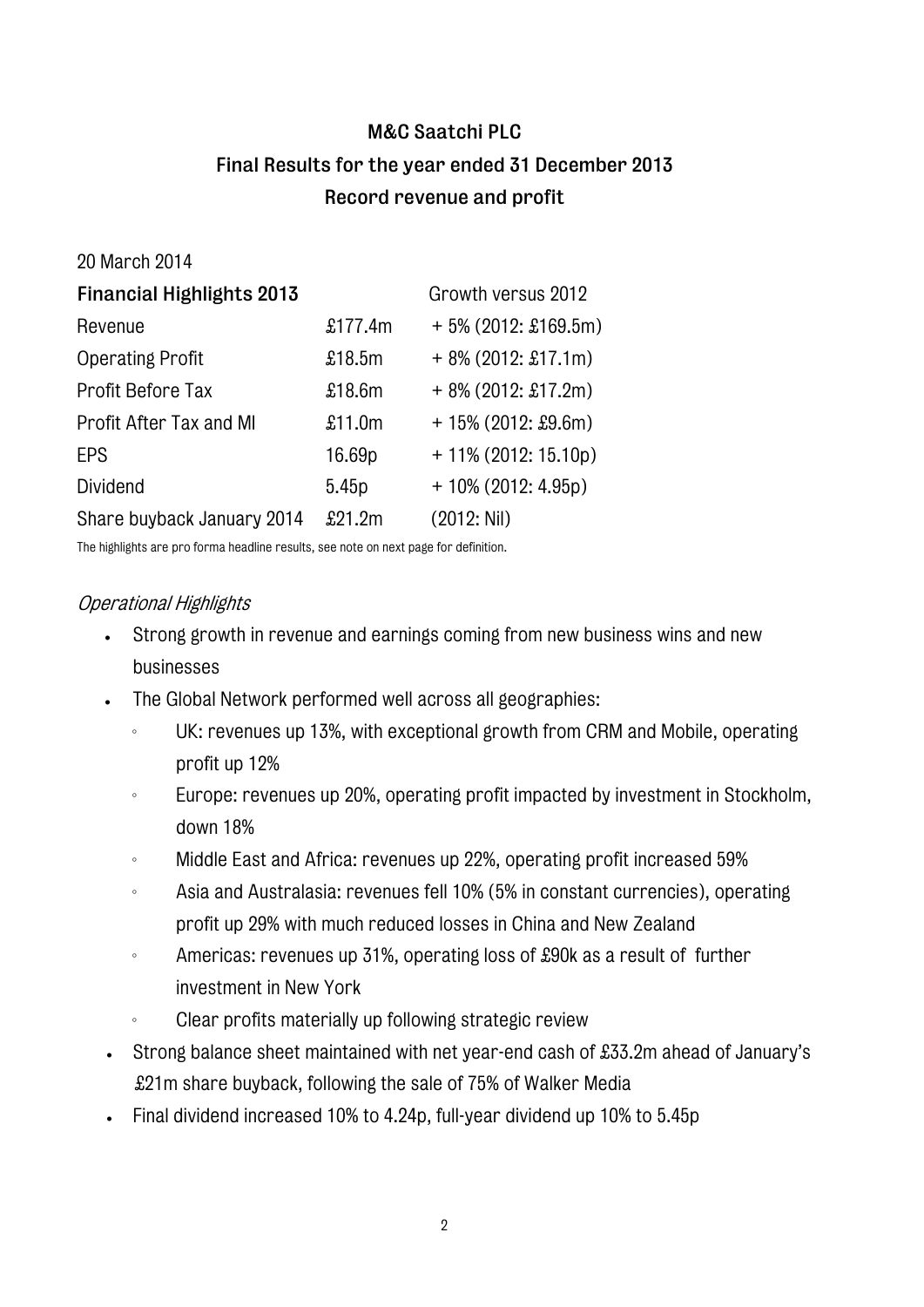David Kershaw, Chief Executive, said:

"2013 was another year of outstanding progress for M&C Saatchi. Our proven strategy of winning new business and starting new businesses continues to deliver with the Group producing record revenue and profits.

"The strategic sale of 75% of Walker Media, and the current strong performance across the Global Network positions us well for the future."

For further information please call:

M&C Saatchi +44 (0)20-7543-4500 David Kershaw

Tulchan Communications  $+44(0)20-7353-4200$ Lucy Legh Susanna Voyle

Numis Securities +44 (0)20-7260-1000 Nick Westlake, NOMAD Charles Farquhar, Corporate Broking

## Notes to Editors

#### Pro forma headline results

The term headline is not a defined term in IFRS. The items that are excluded from headline results are the amortisation or impairment of intangible assets (including goodwill, but excluding software) acquired in business combinations, changes to contingent and deferred consideration taken to the income statement; impairment of investment in associate; and fair value gains and losses on liabilities caused by our put and call option agreements. Pro forma headline results treat discontinued operations as if they had not been disposed. For the 2013 headline results, we have included Walker Media in full for the year within our headline pro forma numbers.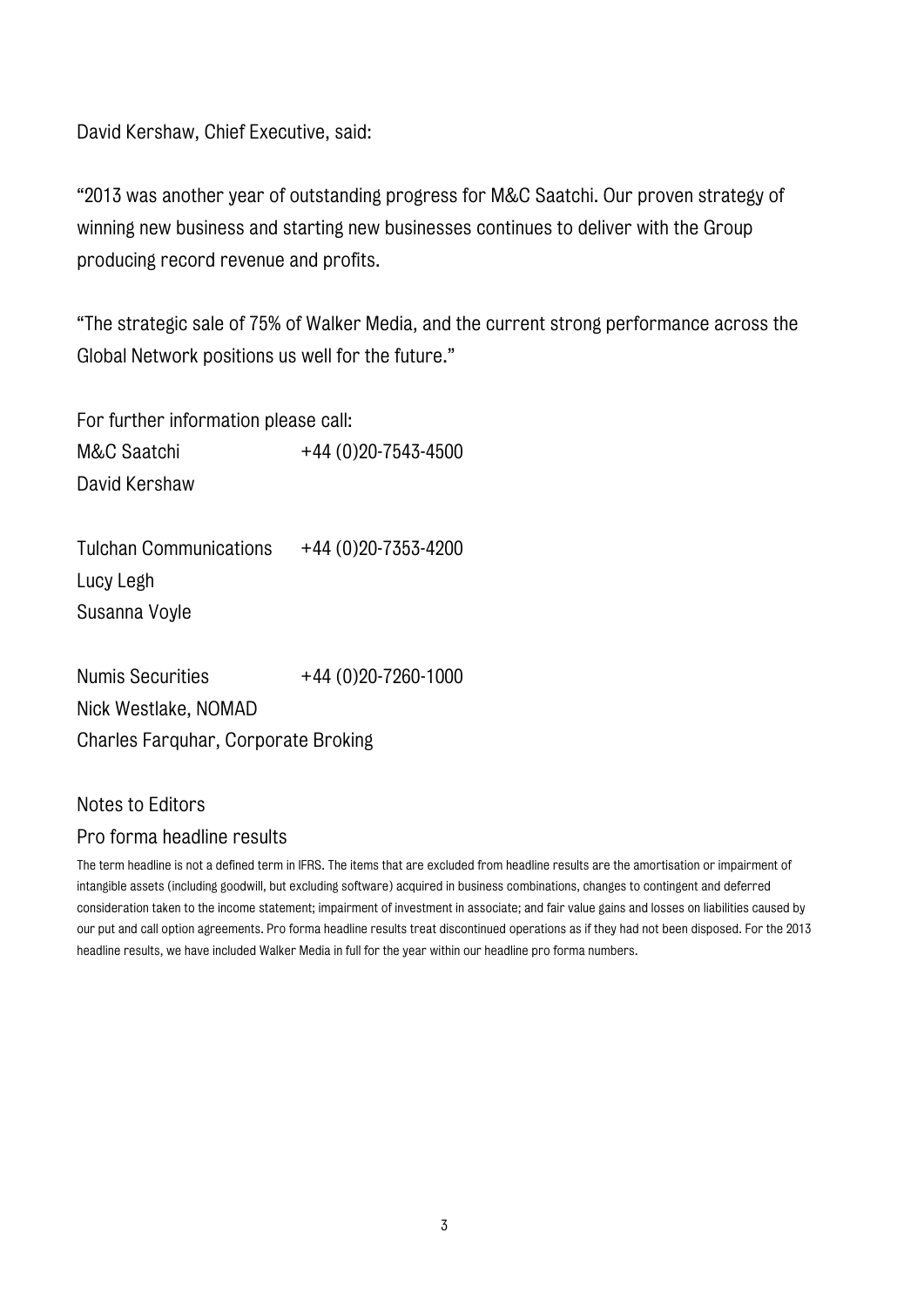#### **SUMMARY OF RESULTS**

2013 saw another strong performance with revenue momentum and earnings growth.

We have monitored the 2013 results on a pro forma basis, this assumes we have owned Walker Media for the full year (see note 3). On this basis Headline revenues increased 4.7% (6.5% in constant currencies). The overall Group headline profit before tax advanced an impressive 8% to £18.6m. Headline net earnings rose 15% to £11.0m aided by a reduced corporation tax rate (30.0% in 2013, compared with 32.4% in 2012).

#### **UK (Excluding Walker Media)**

Revenue in the UK was up 13%, with both CRM and Mobile particularly strong. UK headline operating profit improved 12% on 2012. Our success with new business, including HMG Cyber Security, Land Rover, O<sub>2</sub> and the Boots, De Beers and RBS digital business more than offset the loss of Dixons in January 2014. Our international capabilities were recognised by BASF and Douwe Egberts both of whom appointed us globally. Our CRM offering through LIDA remains outstanding and they deservedly won Customer Engagement Agency of the year. We are now exporting CRM and PR to our overseas offices, alongside Sport & Entertainment and Mobile. Our disciplined approach to cost and margins resulted in the headline operating margin improving slightly to 16.2% (2012: 16.1%).

#### **Europe**

European revenues increased 20% year on year. Operating profit fell 18%, impacted by the investment associated with opening our Stockholm office. Stockholm has started well and clients include Alliansen, Carlsberg, LG, SPP and Viasat. In spite of a difficult advertising market the French office successfully won the Mini account in October. Additionally, we are benefitting from PR and digital diversification. Germany and Italy continue to perform well.

#### **Middle East and Africa**

Revenues increased 22% with strong contributions from both Cape Town and Johannesburg. Headline operating profit was up 58% but the headline operating margin remained low due to investment in Abu Dhabi. Key new business wins in the year were the City of Cape Town, the Democratic Alliance, Heineken, Primus, Voltaren and 10X Investments. We have formed a new unit to service a growing African market and they are working with Guinness in Ghana. We have strengthened the management in Abu Dhabi and they have been looking to build revenues beyond the Etihad account. Projects won in the second half came from Image Nation, Mubadala and Senaat.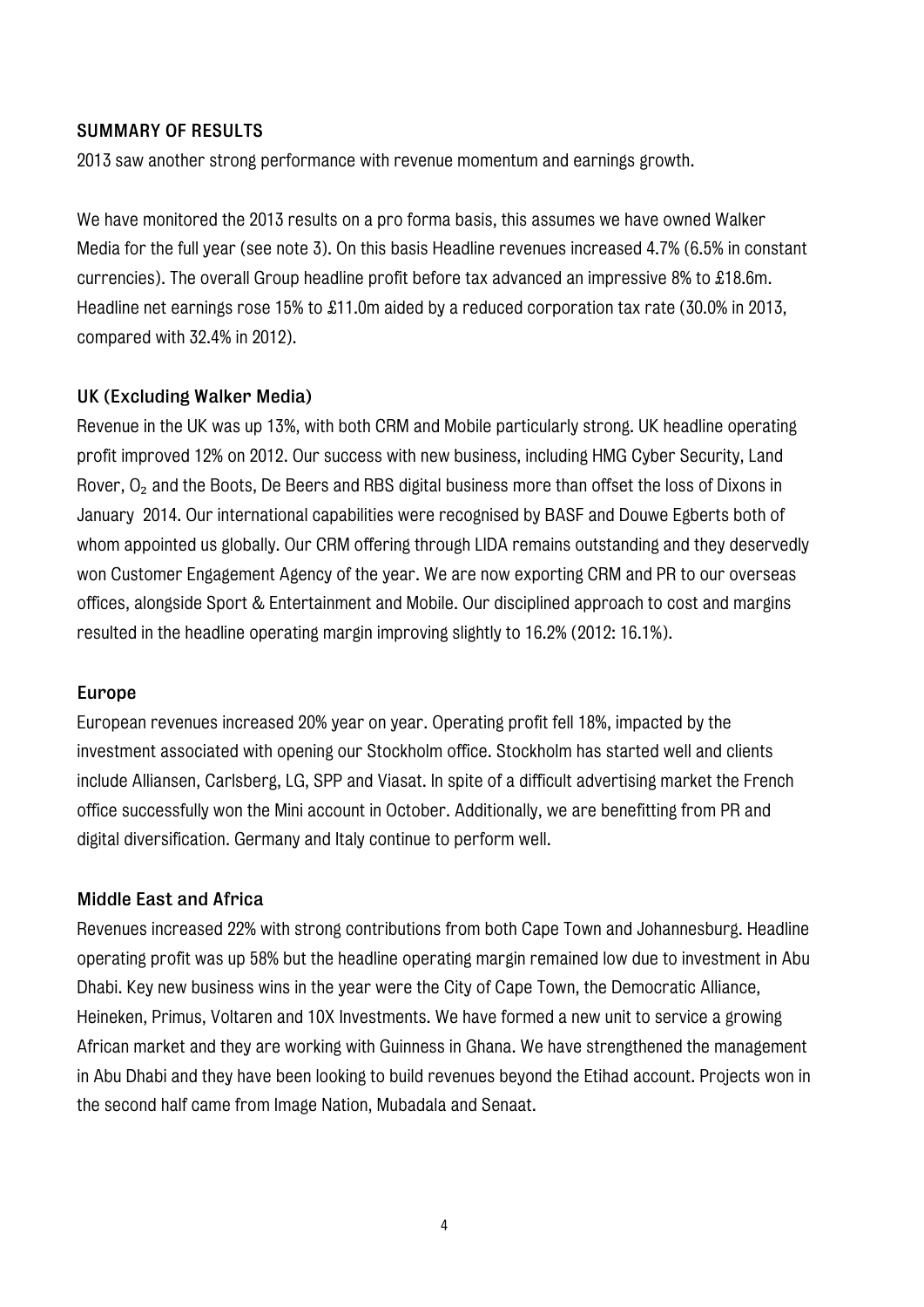#### **Asia and Australasia**

In Asia and Australasia, revenue was impacted by currency headwinds, down 10% (5% in constant currencies) and the channelling of our Chinese revenues through our new associate, aeiou. Headline operating profit for the region rose 29% with headline operating margin up to 9.2%. The improved profitability came largely from the successful merger with aeiou in China. aeiou are proving a valuable addition to the network and have already started winning business, adding some Microsoft business. Another key driver of the increased profitability was an improving New Zealand office, which won some Government work whilst significantly downsizing their cost base. Malaysia continued to excel and had another very good year with key client wins including 1Malaysia. Japan and India both returned modest profits. We are looking for a new Indian partner as an associate to bolster our operation there. Singapore also made a small profit in their second year of trading, winning Jaguar Land Rover and the Singapore Tourism Board as well as continuing to win Government work. The Australian business responded quickly to the loss of the David Jones account, protecting profits through cutting costs accordingly.

#### **Americas**

Revenues increased 31% with a small operating loss of £90k as a result of our investment in New York office which continues to be an invaluable asset for global pitches. The team there have focused on developing key relationships and wins include CityMD, Kind Healthy Snacks and Profoot as well as projects from General Electric and Pernod Ricard. We made good progress in Los Angeles and opened a Mobile office in San Francisco. Additionally, we are upgrading our São Paulo office, replicating the investment approach we took in China and we have found a strong independent agency in which we plan to take a 20% shareholding.

#### **Clear**

Clear had a much improved year following a restructure undertaken in the fourth quarter of 2012. Clear's operating profit improved threefold, from £0.3m to £0.9m as a result of a streamlined cost base and new client wins included Cerebos, Guardian Life, John Lewis, Magners, North Face, Pernod Ricard, Suncorp and Wagamama. Their new business pipeline remains promising, fuelled by their Brand Desire research.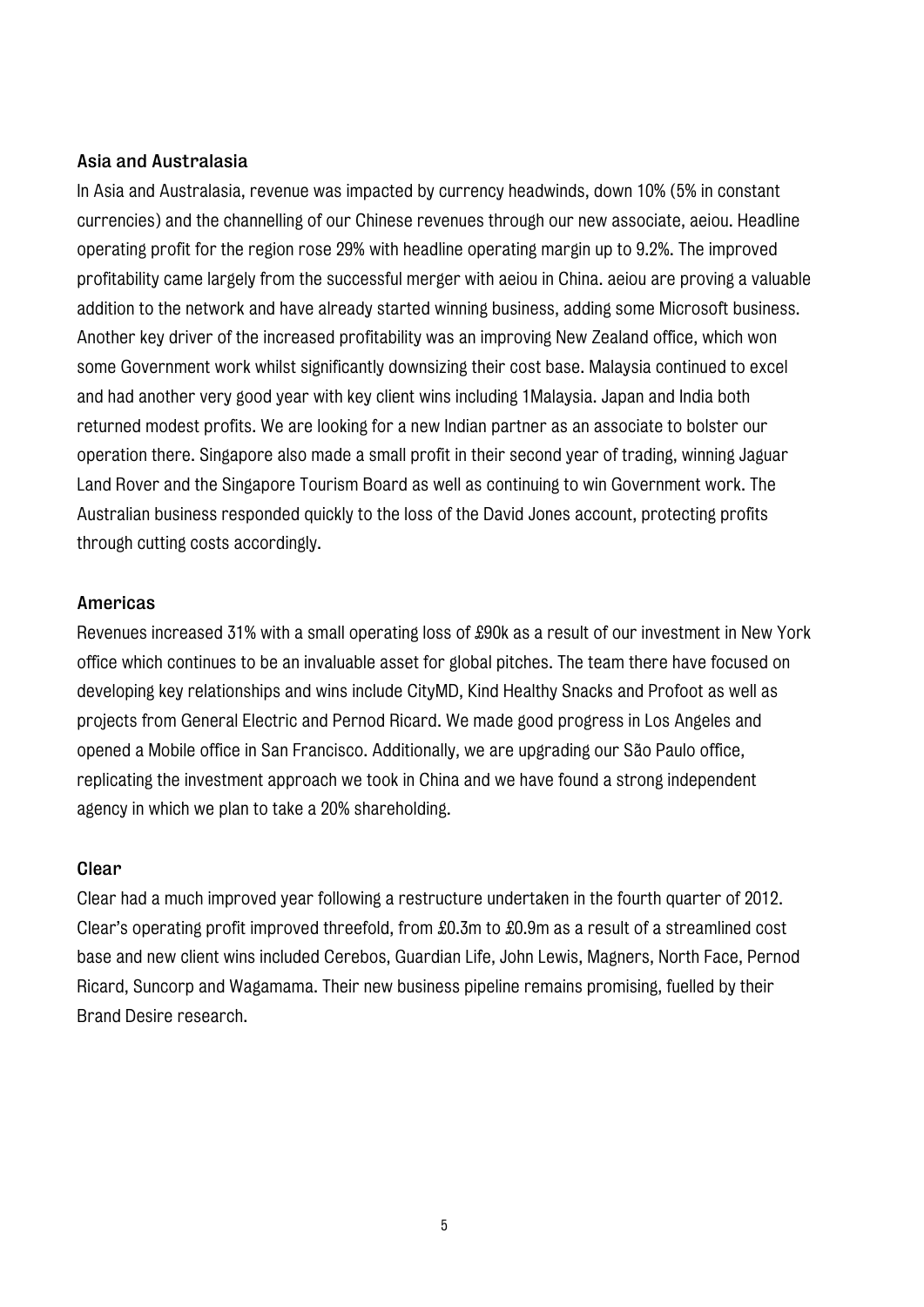#### **Discontinued operation Walker Media**

Walker Media saw a small 3% headline revenue increase, though planned resource investment saw headline operating profit (excluding the impact of Group recharges) decrease 10.1% to £5.0m for the full year. On 27<sup>th</sup> November last year, we sold 75.1% of our shareholding in Walker Media to Publicis. The strategic rationale for this was clear; in all our businesses we look for entrepreneurial competitive advantage. However, one exception is media buying where scale is a critical factor and we have been increasingly unable to compete with the larger Groups. We very much believe in our media leadership and talent. During 2013 we therefore sought a new home for Walker Media, with the objectives of seeking a good price, retaining a 24.9% stake and developing a worldwide media partnership. This led to the successful sale to Publicis and we are satisfied that with the support of a large Group's media buying infrastructure that our investment will continue to grow. Following on from this sale, on  $23<sup>rd</sup>$  January, 2014 we returned a majority of the proceeds to shareholders by way of a share buyback.

#### **Outlook**

2013 was another year of outstanding progress for M&C Saatchi. Our proven strategy of winning new business and starting new businesses continues to deliver with the Group producing record revenue and profits.

The strategic sale of 75% of Walker Media, and the current strong performance across the Global Network positions us well for the future.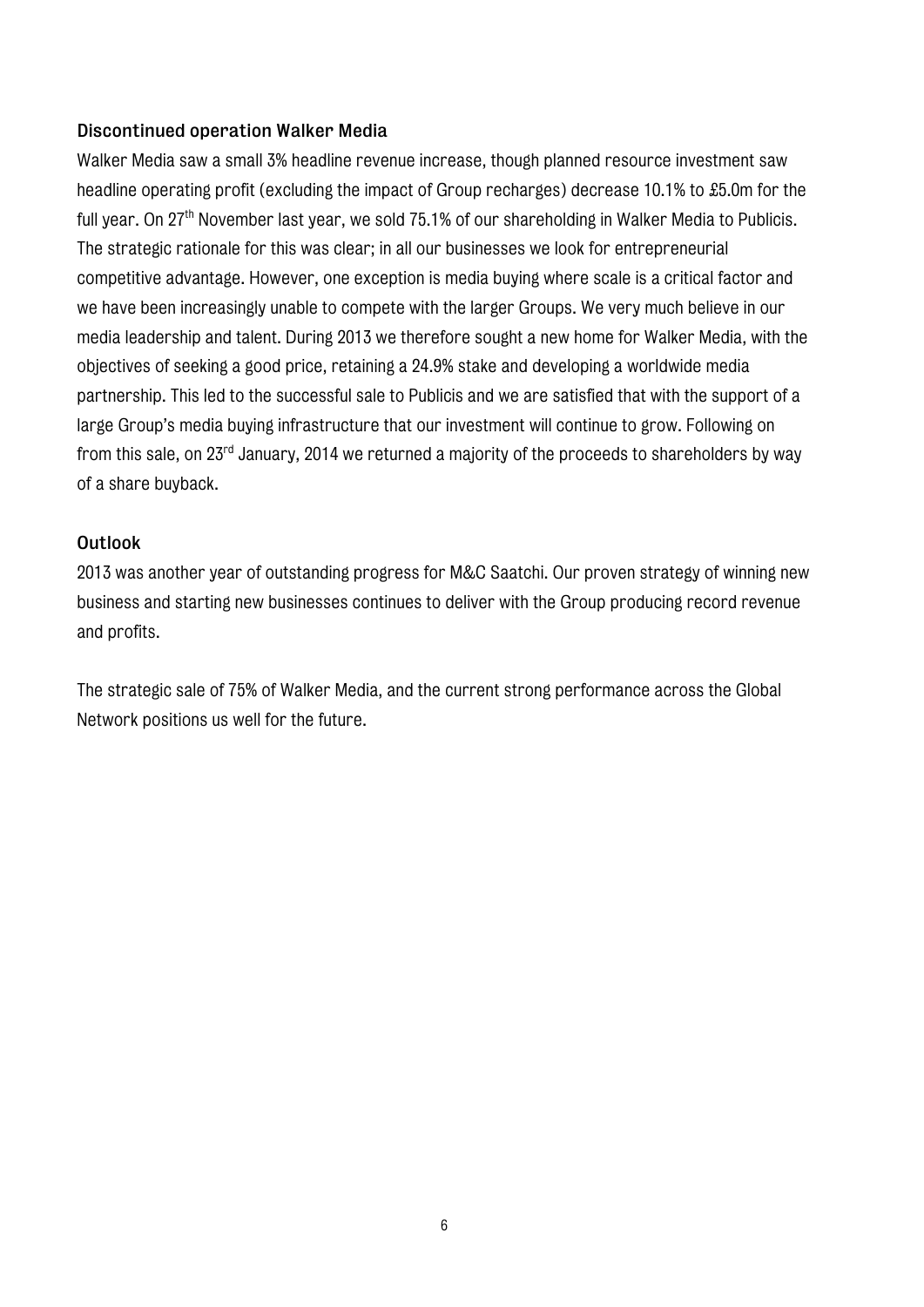# **Audited consolidated income statement**

| Year ended 31 December                               | <b>Note</b> | Continuing<br>operations<br>2013<br>£000 | Discontinued<br>operation*<br>2013<br>£000 | <b>Total</b><br>2013<br>£000 | Continuing<br>operations<br>2012<br>£000 | Discontinued<br>operation*<br>2012<br>£000 | Total<br>2012<br>£000 |
|------------------------------------------------------|-------------|------------------------------------------|--------------------------------------------|------------------------------|------------------------------------------|--------------------------------------------|-----------------------|
| <b>Billings</b>                                      |             | 320,288                                  | 198,618                                    | 518,906                      | 290,948                                  | 211,790                                    | 502,738               |
| Revenue                                              | 3           | 162,039                                  | 13,562                                     | 175,601                      | 154,476                                  | 15,010                                     | 169,486               |
| Operating costs                                      | 3           | (149, 282)                               |                                            | $(9,588)$ $(158,870)$        | (143, 895)                               | (9,836)                                    | (153, 731)            |
| Operating profit                                     | 3           | 12,757                                   | 3,974                                      | 16,731                       | 10,581                                   | 5,174                                      | 15,755                |
| Share of results of associates and joint<br>ventures | 5           | 163                                      |                                            | 163                          | 91                                       |                                            | 91                    |
| Impairment of associate                              |             |                                          |                                            |                              | (1,552)                                  | —                                          | (1, 552)              |
| Gain on disposal of discontinued<br>operations       | 10          |                                          | 7,048                                      | 7,048                        |                                          |                                            |                       |
| Finance income                                       | 6           | 376                                      | 117                                        | 493                          | 306                                      | 116                                        | 422                   |
| Finance costs                                        | 7           | (15, 852)                                | -                                          | (15, 852)                    | (4, 835)                                 | $\overline{\phantom{0}}$                   | (4,835)               |
| (Loss) / profit before taxation                      | 3           | (2,556)                                  | 11,139                                     | 8,583                        | 4,591                                    | 5,290                                      | 9,881                 |
| Taxation                                             | 8           | (4,207)                                  | (1,046)                                    | (5,253)                      | (4,002)                                  | (1,355)                                    | (5,357)               |
| (Loss) / profit for the year                         |             | (6, 763)                                 | 10,093                                     | 3,330                        | 589                                      | 3,935                                      | 4,524                 |
| Attributable to:                                     |             |                                          |                                            |                              |                                          |                                            |                       |
| Equity shareholders of the Group                     | 3           | (8,610)                                  | 10,093                                     | 1,483                        | (1, 472)                                 | 3,935                                      | 2,463                 |
| Non controlling interests                            | 3           | 1,847                                    |                                            | 1,847                        | 2,061                                    |                                            | 2,061                 |
| (Loss) / profit for the year                         | 3           | (6, 763)                                 | 10,093                                     | 3,330                        | 589                                      | 3,935                                      | 4,524                 |
| Earnings per share                                   |             |                                          |                                            |                              |                                          |                                            |                       |
| Basic (pence)                                        | 3           | (13.03)p                                 | 15.27p                                     | 2.24p                        | (2.32)p                                  | 6.21p                                      | 3.89p                 |
| Diluted (pence)                                      | 3           | (13.03)p                                 | 14.38p                                     | 2.11p                        | (2.32)p                                  | 5.73p                                      | 3.59p                 |
| Headline results**                                   |             |                                          |                                            |                              |                                          |                                            |                       |
| Operating profit                                     |             |                                          |                                            | 18,460***                    |                                          |                                            | 17,068                |
| Profit before tax                                    |             |                                          |                                            | 18,597***                    |                                          |                                            | 17,182                |

Profit after tax attributable to equity shareholders **11,033\*\*\* 11,033\*\*\* 11,033\*\*\*** 9,560 Basic earnings per share (pence) **16.69p<sup>\*\*\*</sup> 16.69p**<sup>\*\*\*</sup> **15.10p** 

\* The results of Walker Media have been presented as a discontinued operation (note 10).

\*\*The reconciliation of headline to statutory results above can be found in note 3.

\*\*\*On a pro forma basis (note 3)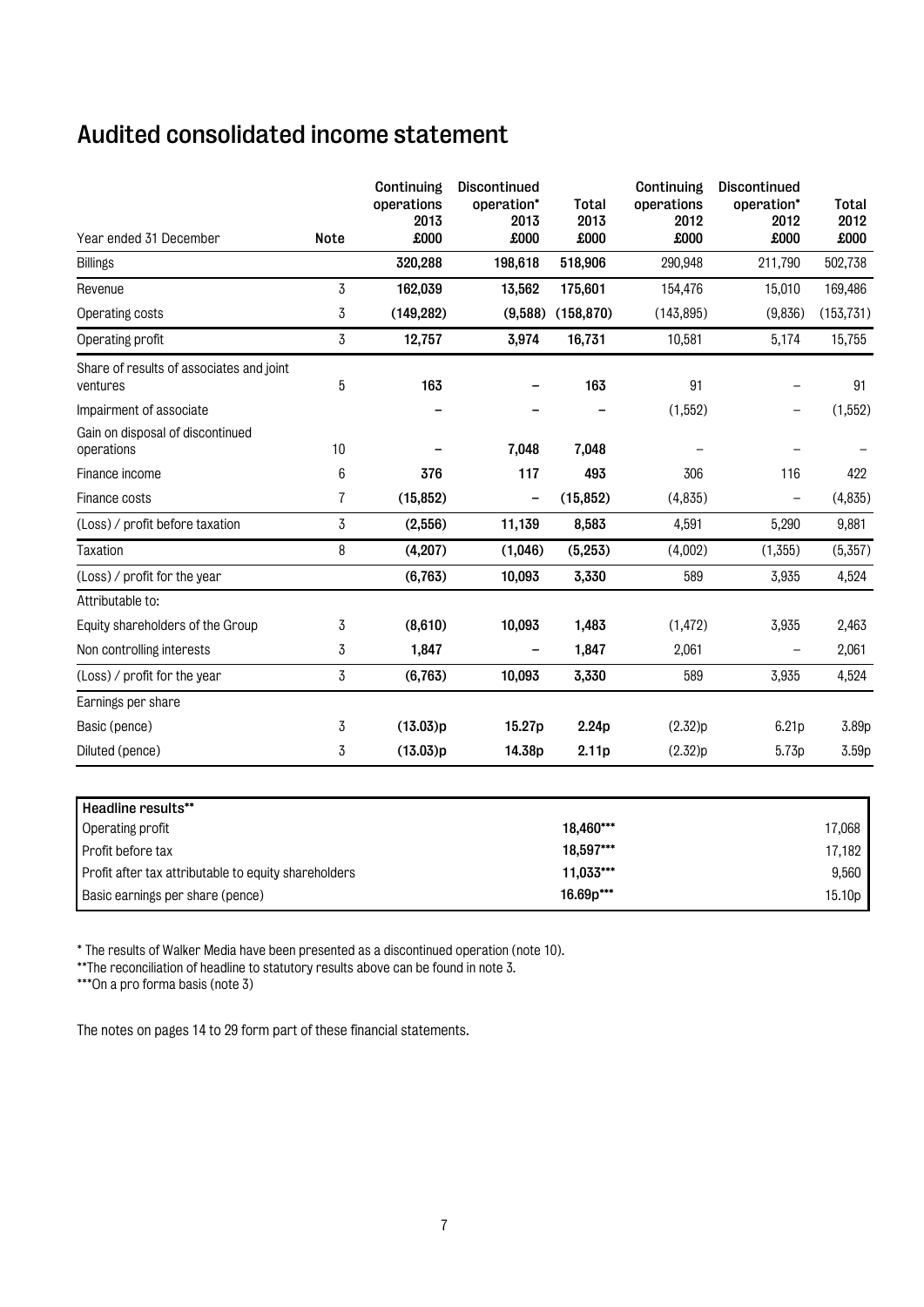# **Audited consolidated statement of comprehensive income**

| Year ended 31 December                                               | Continuing<br>operations<br>2013<br>£000 | <b>Discontinued</b><br>operations<br>2013<br>£000 | Total<br>2013<br>£000 | Continuing<br>operations<br>2012<br>£000 | Discontinued<br>operations<br>2012<br>£000 | Total<br>2012<br>£000 |
|----------------------------------------------------------------------|------------------------------------------|---------------------------------------------------|-----------------------|------------------------------------------|--------------------------------------------|-----------------------|
| $(\text{Loss})$ / profit for the year                                | (6, 763)                                 | 10,093                                            | 3,330                 | 589                                      | 3,935                                      | 4,524                 |
| Other comprehensive income*:                                         |                                          |                                                   |                       |                                          |                                            |                       |
| Exchange differences on translating foreign<br>operations before tax | (1,302)                                  | -                                                 | (1,302)               | (518)                                    |                                            | (518)                 |
| Tax benefit                                                          |                                          |                                                   |                       | 56                                       |                                            | 56                    |
| Other comprehensive income for the year<br>net of tax                | (1,302)                                  |                                                   | (1,302)               | (462)                                    |                                            | (462)                 |
| Total comprehensive income for the year                              | (8,065)                                  | 10,093                                            | 2,028                 | 127                                      | 3,935                                      | 4,062                 |
| Total comprehensive income attributable to:                          |                                          |                                                   |                       |                                          |                                            |                       |
| Equity shareholders of the Group                                     | (9,912)                                  | 10,093                                            | 181                   | (1,934)                                  | 3,935                                      | 2,001                 |
| Non controlling interests                                            | 1,847                                    |                                                   | 1,847                 | 2,061                                    | $\qquad \qquad -$                          | 2,061                 |
| $(\text{Loss})$ / profit for the year                                | (8,065)                                  | 10,093                                            | 2,028                 | 127                                      | 3,935                                      | 4,062                 |

\* There are no items in other comprehensive income that would never be reclassified to the income statement.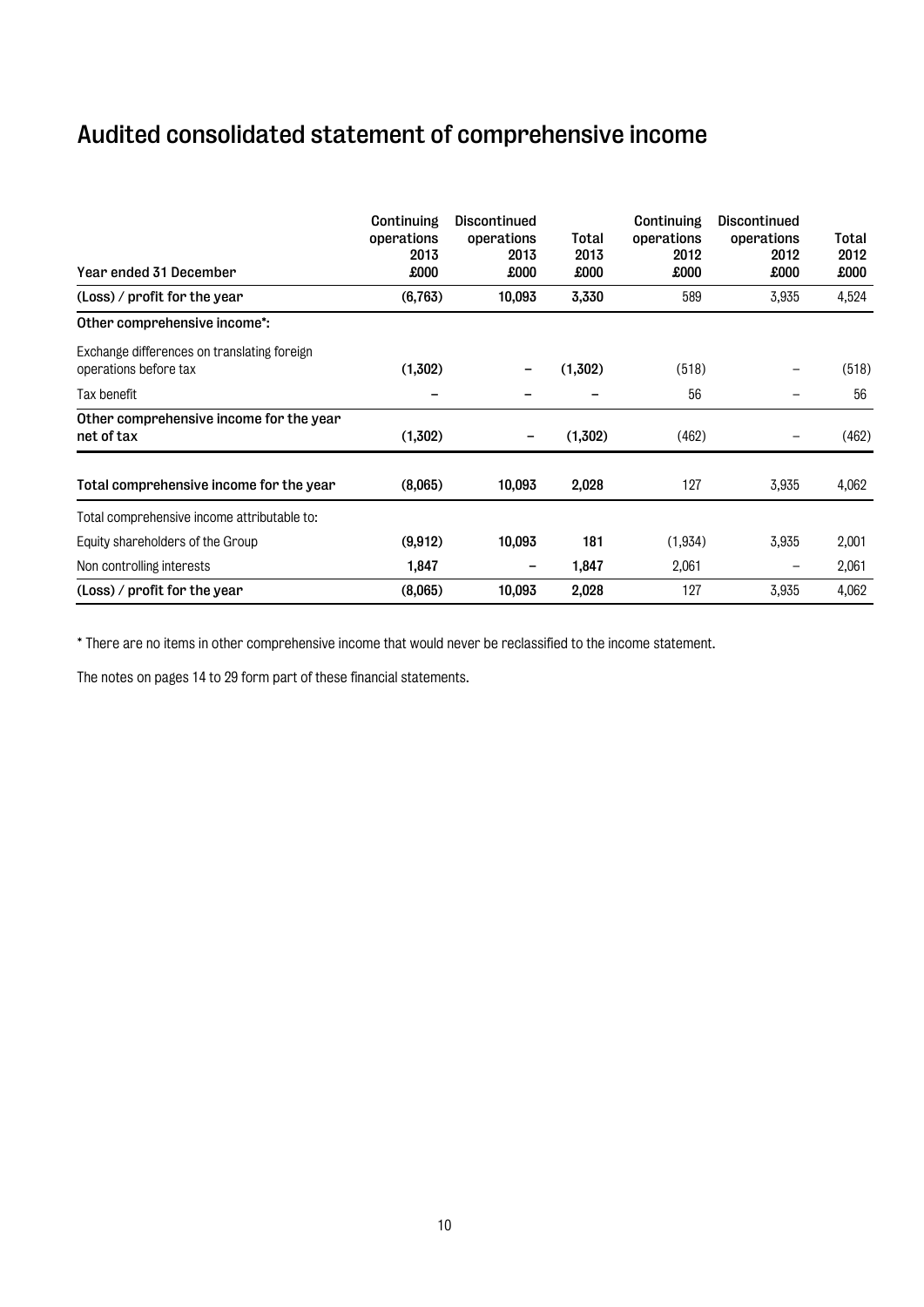# **Audited consolidated balance sheet**

| At 31 December                              | <b>Note</b> | 2013<br>£000 | 2012<br>£000 |
|---------------------------------------------|-------------|--------------|--------------|
| Non current assets                          |             |              |              |
| Intangible assets                           |             | 35,269       | 60,540       |
| Investments in associates                   |             | 13,099       | 756          |
| Plant and equipment                         |             | 7,310        | 7,237        |
| Deferred tax assets                         |             | 1,313        | 1,612        |
| Other non current assets                    |             | 5,316        | 5,041        |
|                                             |             | 62,307       | 75,186       |
| <b>Current assets</b>                       |             |              |              |
| Trade and other receivables                 |             | 61,478       | 95,248       |
| Current tax assets                          |             | 1,355        | 881          |
| Cash and cash equivalents                   |             | 33,702       | 22,332       |
|                                             |             | 96,535       | 118,461      |
| <b>Current liabilities</b>                  |             |              |              |
| Bank overdraft                              |             | (115)        | (84)         |
| Trade and other payables                    |             | (64,004)     | (106, 872)   |
| Current tax liabilities                     |             | (3, 552)     | (3,809)      |
| Other financial liabilities                 |             | (20)         | (131)        |
| Deferred and contingent consideration       |             | (420)        |              |
| Minority shareholder put option liabilities | 11          | (21, 844)    | (2,549)      |
|                                             |             | (89, 955)    | (113, 445)   |
| Net current assets                          |             | 6,580        | 5,016        |
| Total assets less current liabilities       |             | 68,887       | 80,202       |
| Non current liabilities                     |             |              |              |
| Deferred tax liabilities                    |             | (486)        | (669)        |
| Other financial liabilities                 |             | (356)        | (4, 322)     |
| Minority shareholder put option liabilities | 11          | (16, 325)    | (17, 933)    |
| Other non current liabilities               |             | (896)        | (1,092)      |
|                                             |             | (18,063)     | (24, 016)    |
| <b>Total net assets</b>                     |             | 50,824       | 56,186       |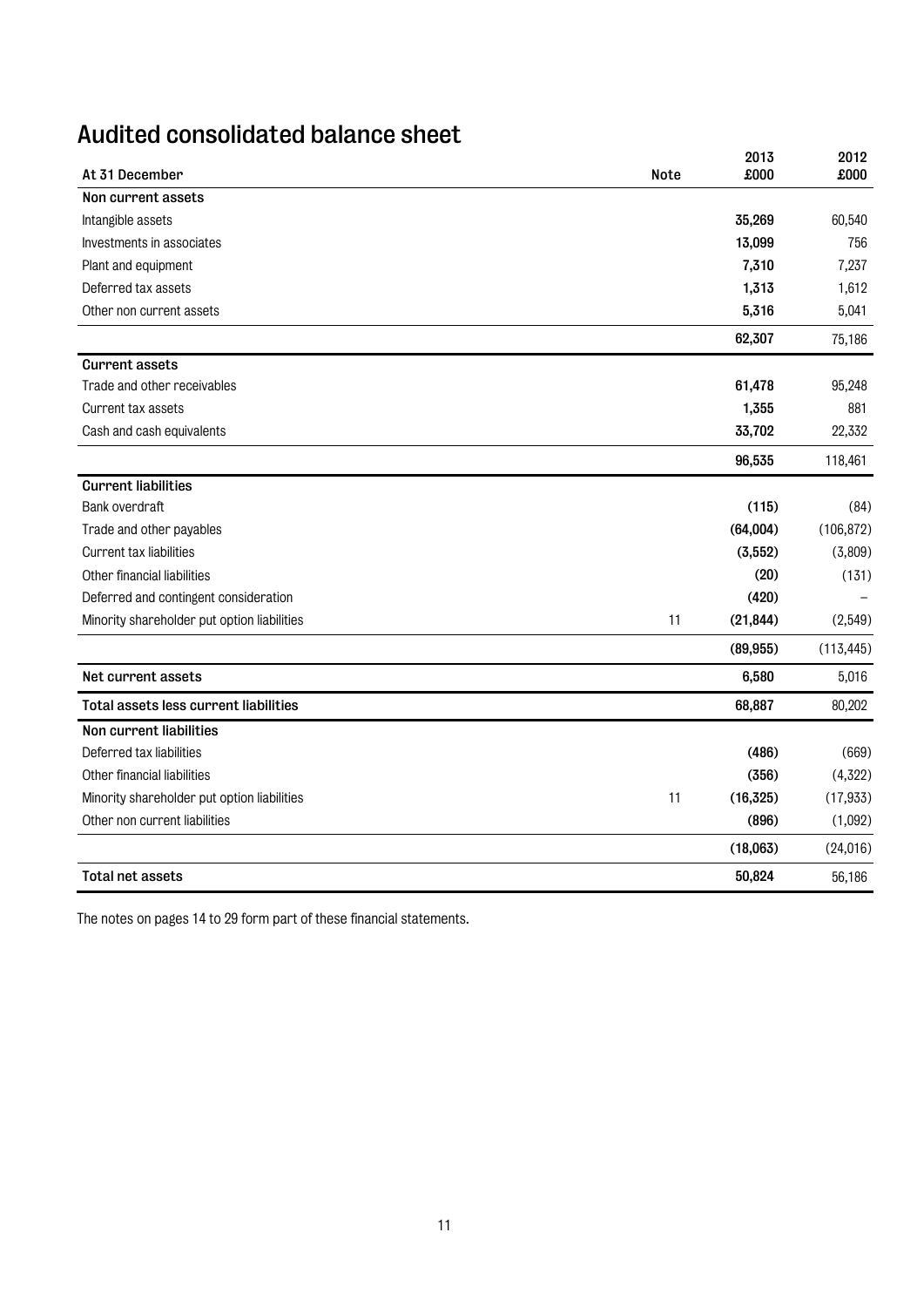|                                                  | 2013      | 2012      |
|--------------------------------------------------|-----------|-----------|
| At 31 December                                   | £000      | £000      |
| Equity                                           |           |           |
| Equity attributable to shareholders of the Group |           |           |
| Share capital                                    | 690       | 641       |
| Share premium                                    | 16,402    | 14,625    |
| Merger reserve                                   | 16,736    | 20,669    |
| Treasury reserve                                 | (792)     | (792)     |
| Minority interest put option reserve             | (16, 587) | (13, 675) |
| Non controlling interest acquired                | (1,532)   | (1,085)   |
| Foreign exchange reserve                         | 544       | 1,846     |
| Retained earnings                                | 33,070    | 31,373    |
| Total shareholders' funds                        | 48,531    | 53,602    |
| Non controlling interest                         | 2,293     | 2,584     |
| <b>Total equity</b>                              | 50,824    | 56,186    |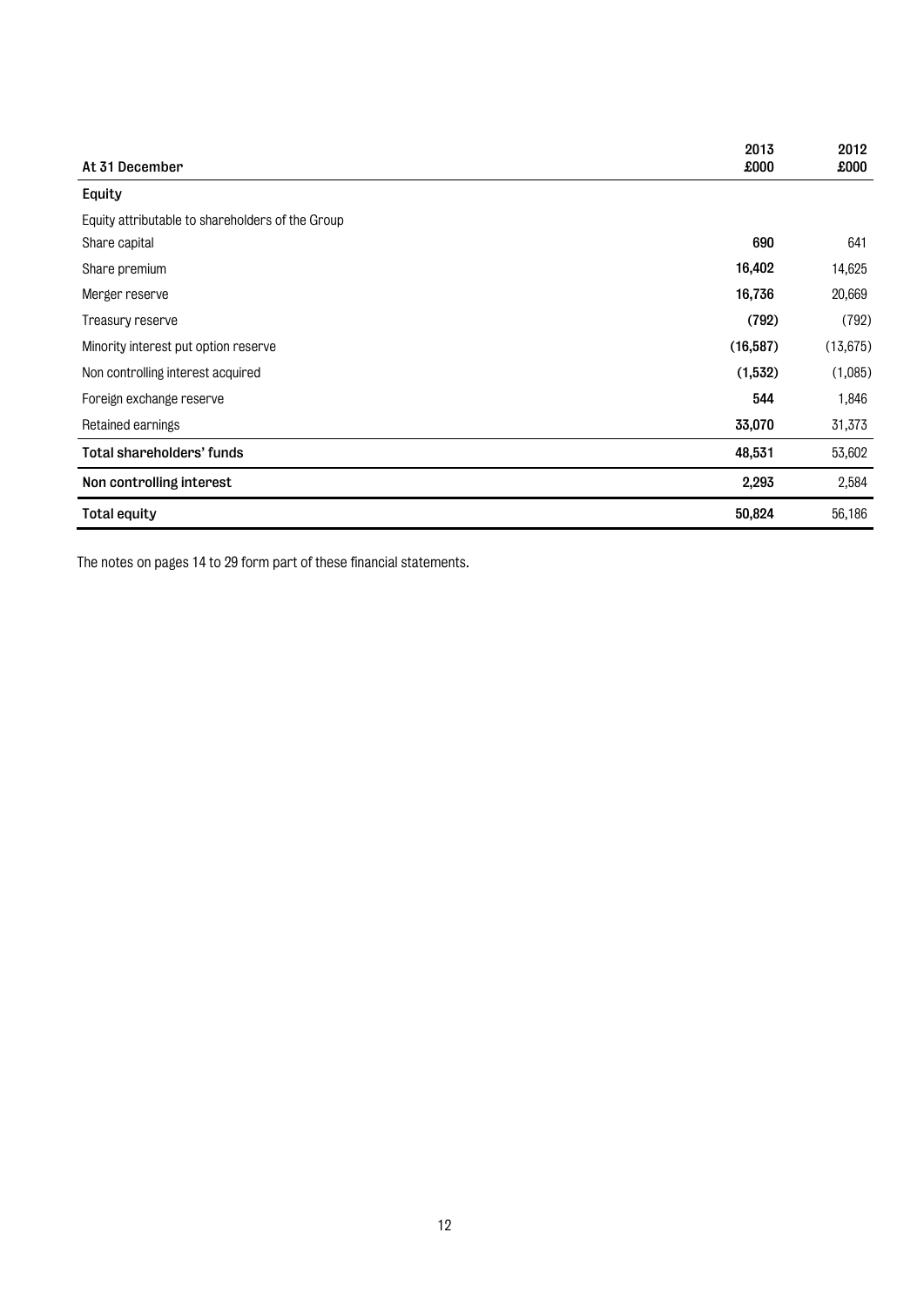# **Audited consolidated statement of changes in equity**

|                                         | Share                    | Share                    | Merger          | Treasury                 | option          | MI put Non controlling<br>interest | Foreign<br>exchange      | Retained                 |                  | Non controlling<br>interest |               |
|-----------------------------------------|--------------------------|--------------------------|-----------------|--------------------------|-----------------|------------------------------------|--------------------------|--------------------------|------------------|-----------------------------|---------------|
|                                         | capital<br>£000          | premium<br>£000          | reserve<br>£000 | reserve<br>£000          | reserve<br>£000 | acquired<br>£000                   | reserves<br>£000         | earnings<br>£000         | Subtotal<br>£000 | in equity<br>£000           | Total<br>£000 |
| At 1 January 2012                       | 635                      | 13,832                   | 21,194          | (792)                    | (14, 305)       | (297)                              | 2,308                    | 30,808                   | 53,383           | 2,663                       | 56,046        |
| Acquisitions                            |                          |                          |                 |                          |                 |                                    |                          |                          |                  | 71                          | 71            |
| Acquired non controlling interest       |                          | 115                      |                 |                          | 73              | (120)                              |                          |                          | 69               | (18)                        | 51            |
| Issues of shares to minorities          |                          |                          |                 |                          |                 |                                    |                          | (11)                     | (11)             | 26                          | 15            |
| Impairment of New Zealand               |                          |                          | (525)           |                          |                 |                                    |                          | 525                      |                  |                             |               |
| Subsidiary Share buyback of own equity  |                          |                          |                 |                          |                 | (668)                              |                          |                          | (668)            | (632)                       | (1,300)       |
| Exchange rate movements                 |                          |                          |                 |                          |                 |                                    |                          |                          |                  | (61)                        | (61)          |
| Issue of minority put options           |                          |                          |                 |                          | (480)           |                                    |                          |                          | (480)            |                             | (480)         |
| Cancellation of minority put options    |                          |                          |                 |                          | 1,037           |                                    | $\overline{\phantom{0}}$ | 329                      | 1,366            |                             | 1,366         |
| Option exercise                         | 5                        | 678                      |                 |                          |                 |                                    |                          | (686)                    | (3)              |                             | (3)           |
| Share option charge                     |                          |                          |                 |                          |                 |                                    |                          | 855                      | 855              |                             | 855           |
| Dividends                               |                          |                          |                 |                          |                 |                                    | $\overline{\phantom{0}}$ | (2,910)                  | (2,910)          | (1,526)                     | (4, 436)      |
| Total transactions with owners          | $\,6\,$                  | 793                      | (525)           | $\overline{\phantom{m}}$ | 630             | (788)                              | $\overline{\phantom{0}}$ | (1,898)                  | (1,782)          | (2, 140)                    | (3,922)       |
| Total comprehensive income for the year |                          |                          |                 |                          |                 | $\overline{\phantom{0}}$           | (462)                    | 2,463                    | 2,001            | 2,061                       | 4,062         |
| At 1 January 2013                       | 641                      | 14,625                   | 20,669          | (792)                    | (13, 675)       | (1,085)                            | 1,846                    | 31,373                   | 53,602           | 2,584                       | 56,186        |
| Acquisitions                            | $\overline{\phantom{0}}$ | $\overline{\phantom{0}}$ |                 | $\qquad \qquad -$        | (1,661)         | $\overline{\phantom{0}}$           |                          | $\overline{\phantom{a}}$ | (1,661)          | 321                         | (1,340)       |
| Disposals                               |                          | -                        | (3,933)         |                          |                 |                                    | -                        | 3,933                    |                  | (100)                       | (100)         |
| Exercise of put options                 | 5                        | 1,281                    |                 |                          | 447             | (447)                              |                          |                          | 1,286            | ۰                           | 1,286         |
| Issues of shares to minorities          |                          |                          |                 |                          | (484)           |                                    |                          | (170)                    | (654)            | 417                         | (237)         |
| Exchange rate movements                 |                          |                          |                 |                          |                 |                                    |                          |                          |                  | (77)                        | (77)          |
| Issue of minority put options           |                          |                          |                 |                          | (1, 214)        |                                    |                          | $\qquad \qquad -$        | (1, 214)         | $\overline{\phantom{0}}$    | (1, 214)      |
| Option exercise                         | 44                       | 496                      |                 |                          |                 |                                    |                          | (418)                    | 122              | (155)                       | (33)          |
| Share option charge                     |                          |                          |                 |                          |                 |                                    |                          | 290                      | 290              |                             | 290           |
| Dividends                               | $\overline{\phantom{0}}$ | -                        |                 |                          |                 |                                    | -                        | (3, 421)                 | (3, 421)         | (2,544)                     | (5,965)       |
| Total transactions with owners          | 49                       | 1,777                    | (3,933)         | $\overline{\phantom{m}}$ | (2, 912)        | (447)                              | $\overline{\phantom{0}}$ | 214                      | (5,252)          | (2, 138)                    | (7, 390)      |
| Total comprehensive income for the year |                          |                          |                 |                          |                 | $\overline{\phantom{0}}$           | (1,302)                  | 1,483                    | 181              | 1,847                       | 2,028         |
| At 31 December 2013                     | 690                      | 16,402                   | 16,736          | (792)                    | (16, 587)       | (1,532)                            | 544                      | 33,070                   | 48,531           | 2,293                       | 50,824        |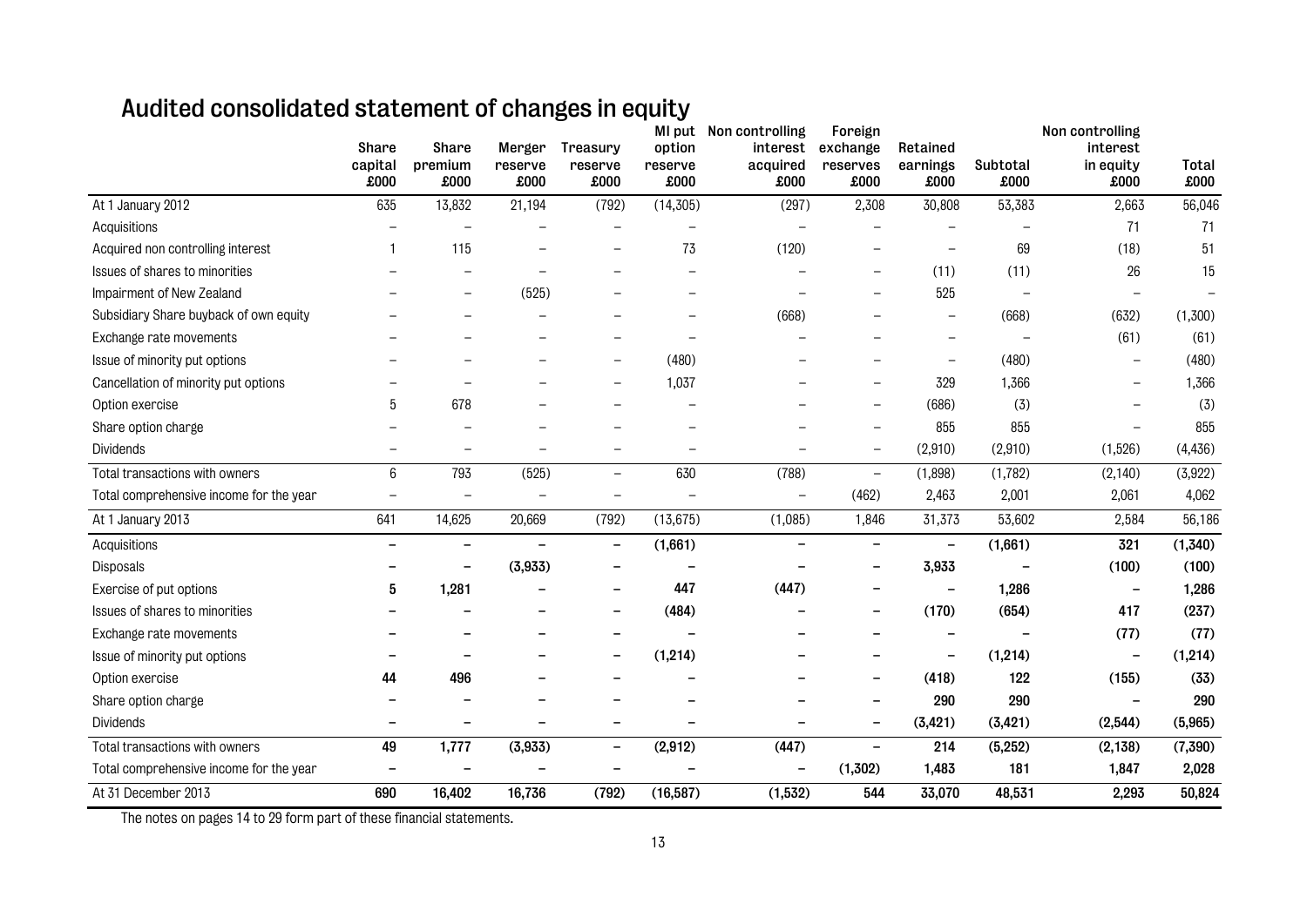# **Consolidated cash flow statement and analysis of net debt**

| Year ended 31 December                                                       |    | 2013<br>£000 | 2012<br>£000 |
|------------------------------------------------------------------------------|----|--------------|--------------|
| Revenue*                                                                     |    | 162,039      | 154,476      |
| Operating expenses*                                                          |    | (149, 282)   | (143, 895)   |
| Operating profit (continuing)*                                               |    | 12,757       | 10,581       |
| Adjustments for:<br>Operating profit from discontinued operations (note 10)* |    | 3,974        | 5,174        |
| Depreciation of plant and equipment                                          |    | 2,233        | 2,289        |
| Loss on sale of plant and equipment                                          |    | 23           | 99           |
| Loss on sale of software intangibles                                         |    |              | 35           |
| Amortisation of acquired intangible assets                                   |    | 900          | 705          |
| Impairment of goodwill                                                       |    |              | 608          |
| Amortisation of capitalised software intangible assets                       |    | 143          | 141          |
| Equity settled share based payment expenses                                  |    | 290          | 855          |
| Operating cash before movements in working capital                           |    | 20,320       | 20,487       |
| Decrease / (increase) in trade and other receivables                         |    | 5,464        | (5, 717)     |
| (Decrease) / increases/in trade and other payables                           |    | (6,743)      | 4,194        |
| Cash generated/(consumed) from operations                                    |    | 19,041       | 18,964       |
| Tax paid                                                                     |    | (5,080)      | (5, 178)     |
| Net cash from operating activities                                           |    | 13,961       | 13,786       |
| <b>Investing activities</b>                                                  |    |              |              |
| Acquisitions of subsidiaries net of cash acquired                            |    | (3, 101)     | (3, 199)     |
| Disposal of discontinued operations, net of cash disposed of                 | 10 | 15,082       |              |
| Acquisitions of investments                                                  |    | (800)        |              |
| Proceeds from sale of plant and equipment                                    |    | 20           | 28           |
| Purchase of plant and equipment                                              |    | (2,771)      | (2,652)      |
| Purchase of capitalised software                                             |    | (90)         | (163)        |
| Dividends received from associates                                           |    | 73           |              |
| Interest received                                                            |    | 473          | 422          |
| Net cash from / (consumed) by investing activities                           |    | 8,886        | (5, 564)     |
| Net cash from operating and investing activities                             |    | 22,847       | 8,222        |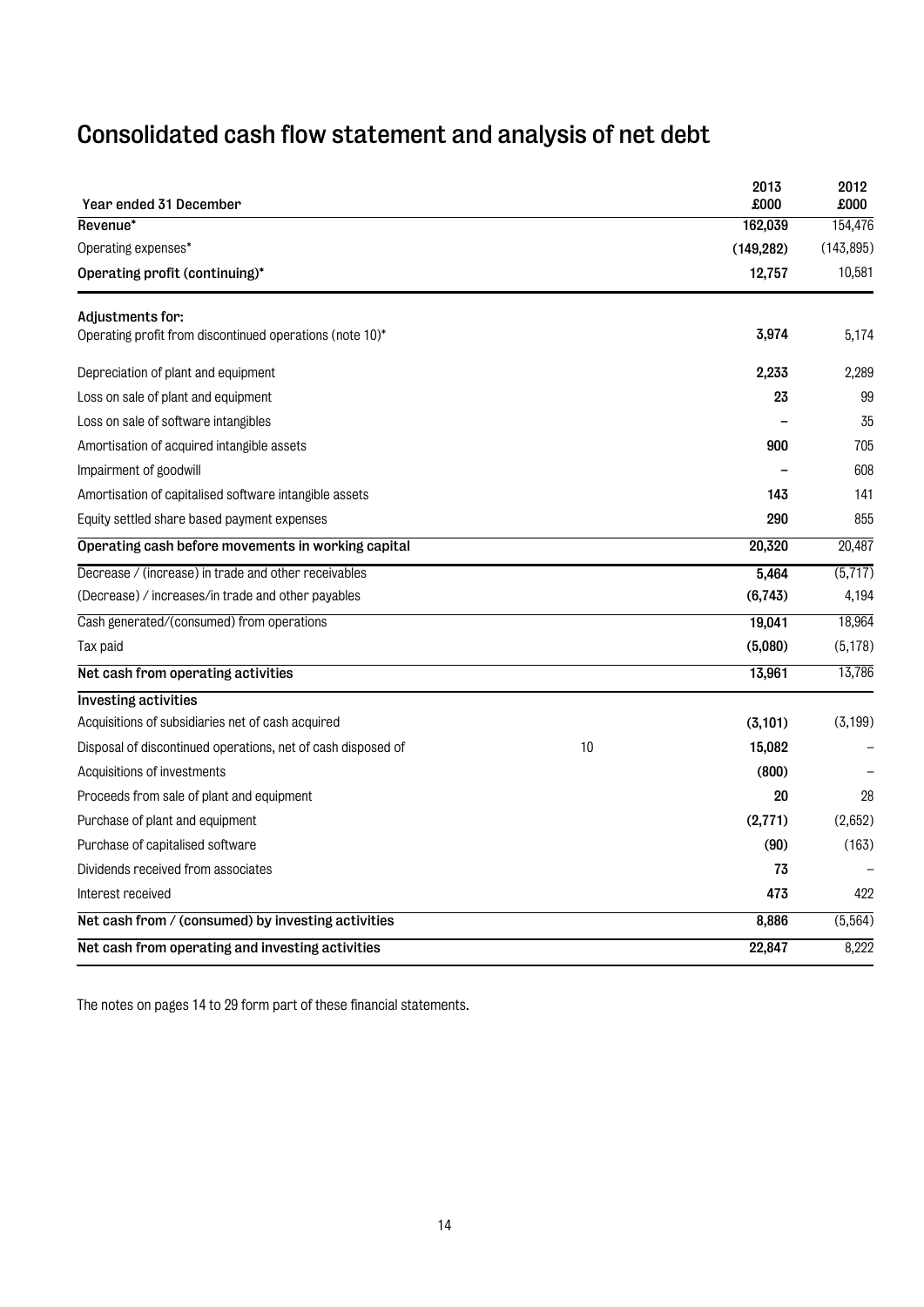## **Consolidated cash flow statement and analysis of net debt Continued**

| Year ended 31 December                                      | <b>Note</b> | 2013<br>£000 | 2012<br>£000 |
|-------------------------------------------------------------|-------------|--------------|--------------|
| Net cash from operating and investing activities            |             | 22,847       | 8,222        |
| <b>Financing activities</b>                                 |             |              |              |
| Dividends paid to equity holders of the Company             | 9           | (3, 421)     | (2,910)      |
| Dividends paid to non controlling interest                  |             | (2,544)      | (1,526)      |
| Subsidiaries sale of own shares to non controlling interest |             | 1            | 30           |
| Repayment of finance leases                                 |             | (42)         | (214)        |
| Inception of bank loans                                     |             | 4,261        | 5,416        |
| Repayment of bank loans                                     |             | (8, 200)     | (4,755)      |
| Interest paid                                               |             | (321)        | (390)        |
| Net cash consumed by financing activities                   |             | (10, 266)    | (4,349)      |
| Net increase in cash and cash equivalents                   |             | 12,581       | 3,873        |
| Cash and cash equivalents at the beginning of the year      |             | 22,248       | 18,779       |
| Effect of exchange rate fluctuations on cash held           |             | (1, 242)     | (404)        |
| Cash and cash equivalents at the end of the year            |             | 33,587       | 22,248       |
|                                                             |             |              |              |
| Bank loans and borrowings                                   |             | (356)        | (4,322)      |
| <b>NET CASH</b>                                             |             | 33,231       | 17,926       |
| <b>CAPITAL</b>                                              |             |              |              |
| TOTAL CAPITALISATION (at 333.25p; 180.5p)                   |             | 227,740      | 114,396      |
| <b>TOTAL CAPITAL</b>                                        |             | 227,740      | 114,396      |
| <b>GEARING RATIO</b>                                        |             | nil          | nil          |

\* 2012 comparatives have been restated for discontinued operations (note 10).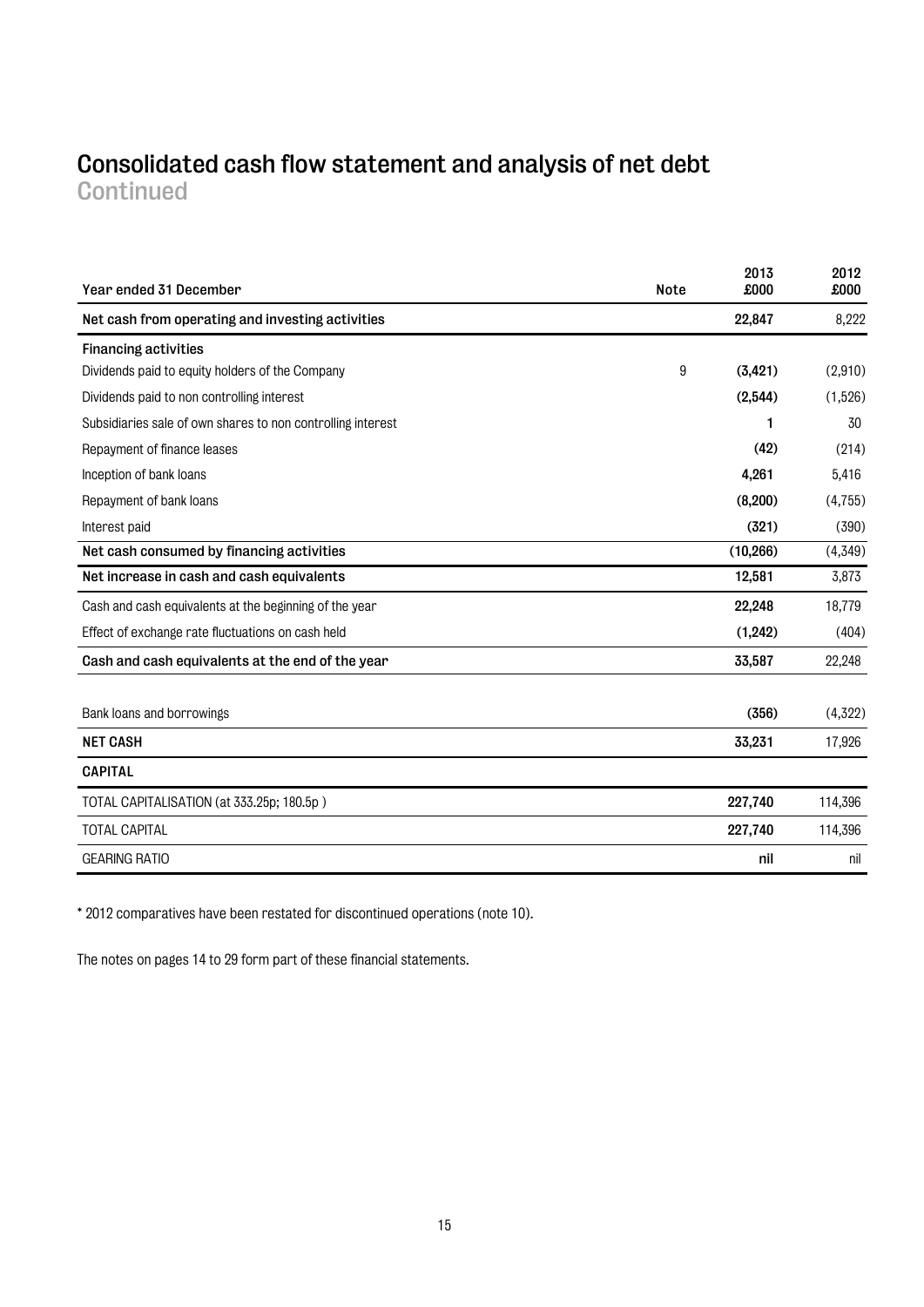## **Notes to the preliminary statements Year ended 31 December 2013**

#### **1. GENERAL INFORMATION**

The Company is a public limited company incorporated and domiciled in the UK. The address of its registered office is 36 Golden Square, London W1F 9EE.

The Company has its primary listing on the AIM market of the London Stock Exchange.

These 2013 audited preliminary financial statements were approved for issue on 19 March 2014.

The financial information set out below does not constitute the company's statutory accounts for 2012 or 2013. Statutory accounts for the years ended 31 December 2012 and 31 December 2013 have been reported on by the Independent Auditors. The Independent Auditors' Reports on the Annual Report and Financial Statements for 2012 and 2013 were unqualified, did not draw attention to any matters by way of emphasis, and did not contain a statement under 498(2) or 498(3) of the Companies Act 2006.

Statutory accounts for the year ended 31 December 2012 have been filed with the Registrar of Companies. The statutory accounts for the year ended 31 December 2013 will be delivered to the Registrar in due course.

#### **Headline results**

The directors believe that the headline results and headline earnings per share provide additional useful information on the underlying performance of the business. In addition, the headline results are used for internal performance management, the calculation of rewards in the Group's Long Term Incentive Plan (LTIP) schemes and minority shareholder put option liabilities. The term headline is not a defined term in IFRS.

Our segmental reporting reflects our headline results in accordance with IFRS 8.

The items that are excluded from headline results are the amortisation or impairment of intangible assets (including goodwill, but excluding software) acquired in business combinations, changes to contingent and deferred consideration taken to the income statement; impairment of investment in associate; and fair value gains and losses on liabilities caused by our put and call option agreements. Headline results treats discontinued operations as if they had not been disposed.

#### **2. ACCOUNTING POLICIES**

The financial information set out in these final results has been prepared using the recognition and measurement principles of International Accounting Standards, International Financial Reporting Standards and Interpretations adopted for use in the European Union (collectively Adopted IFRSs). The accounting policies adopted in these final results have been consistently applied to all the years presented and are consistent with the policies used in the preparation of the statutory accounts for the period ended 31 December 2013. The principal accounting policies adopted are unchanged from those used in the preparation of the statutory accounts for the period ended 31 December 2012.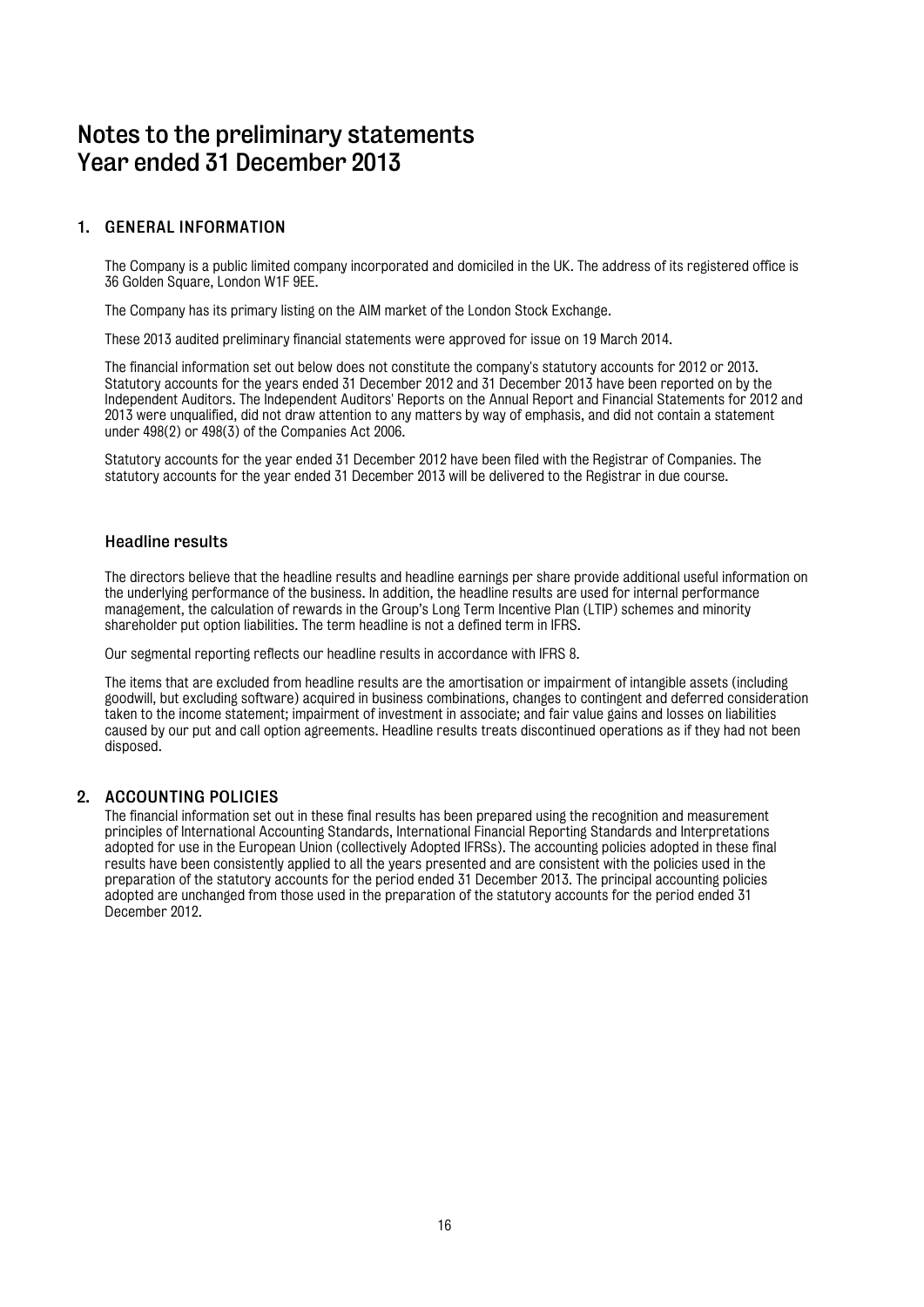**Continued** 

#### **3. Headline results and earnings per share**

The analysis below provides a reconciliation between the Group's statutory continuing results and the headline continuing results. Then between the headline continuing results and pro forma headline results, which assume that the discontinued operation continued as a 100% subsidiary. The pro forma headline results with full year consolidation of discontinued operation as a 100% owned continued operation have been what management have used for management and control.

| Year ended<br>31 December 2013                                    | <b>Note</b>    | operations<br>2013<br>£000 | Continuing Amortisation<br>of acquired<br>intangibles<br>£000 | Fair value<br>adjustments<br>to minority<br>put option<br>liabilities<br>(note 11)<br>000x | <b>Headline</b><br>continuing<br>operations<br>2013<br>£000 | Discontinued<br>£000 | Full year<br>effect of<br>operations discontinued<br>2013 operations*<br>£000 | Pro forma<br>headline<br>and<br>segmental<br>results*<br>£000 |
|-------------------------------------------------------------------|----------------|----------------------------|---------------------------------------------------------------|--------------------------------------------------------------------------------------------|-------------------------------------------------------------|----------------------|-------------------------------------------------------------------------------|---------------------------------------------------------------|
| Revenue                                                           | 4              | 162,039                    |                                                               | —                                                                                          | 162,039                                                     | 13,562               | 1,824                                                                         | 177,425                                                       |
| Operating profit                                                  | 4              | 12,757                     | 900                                                           | $\qquad \qquad -$                                                                          | 13,657                                                      | 3,974                | 829                                                                           | 18,460                                                        |
| Share of results of associates<br>& JV<br>Impairment of associate | 5              | 163                        |                                                               | $\qquad \qquad -$                                                                          | 163                                                         |                      | (184)                                                                         | (21)                                                          |
| Gain on disposal of discontinued<br>operations                    | 10             |                            |                                                               | $\overline{\phantom{0}}$                                                                   |                                                             | 7,048                | (7,048)                                                                       |                                                               |
| Finance income                                                    | 6              | 376                        |                                                               |                                                                                            | 376                                                         | 117                  | 14                                                                            | 507                                                           |
| Finance cost                                                      | $\overline{7}$ | (15, 852)                  |                                                               | 15,503                                                                                     | (349)                                                       |                      |                                                                               | (349)                                                         |
| Profit before taxation                                            | 4              | (2,556)                    | 900                                                           | 15,503                                                                                     | 13,847                                                      | 11,139               | (6,389)                                                                       | 18,597                                                        |
| Taxation                                                          | 8              | (4,207)                    | (230)                                                         | $\qquad \qquad -$                                                                          | (4, 437)                                                    | (1,046)              | (100)                                                                         | (5,583)                                                       |
| Profit for the year                                               |                | (6, 763)                   | 670                                                           | 15,503                                                                                     | 9,410                                                       | 10,093               | (6, 489)                                                                      | 13,014                                                        |
| Non controlling interests                                         |                | (1, 847)                   | (134)                                                         | $\qquad \qquad -$                                                                          | (1,981)                                                     |                      |                                                                               | (1,981)                                                       |
| Profit attributable to<br>equity<br>holders of the Group          |                | (8,610)                    | 536                                                           | 15,503                                                                                     | 7,429                                                       | 10,093               | (6, 489)                                                                      | 11,033                                                        |

\* Unaudited.

The Directors believe that the pro forma headline results and headline earnings per share provide additional useful information on the underlying performance. The pro forma headline result is used for internal performance management, calculating the value of subsidiary convertible shares and minority interest put options. The term pro forma headline is not a defined term in IFRS.

The items that are excluded from headline results are the amortisation or impairment of intangible assets (including goodwill, but excluding software) acquired in business combinations, changes to contingent and deferred consideration taken to the income statement; impairment of investment in associate; and fair value gains and losses on liabilities caused by our put and call option agreements. Pro forma headline results treats discontinued operations as if they had not been disposed.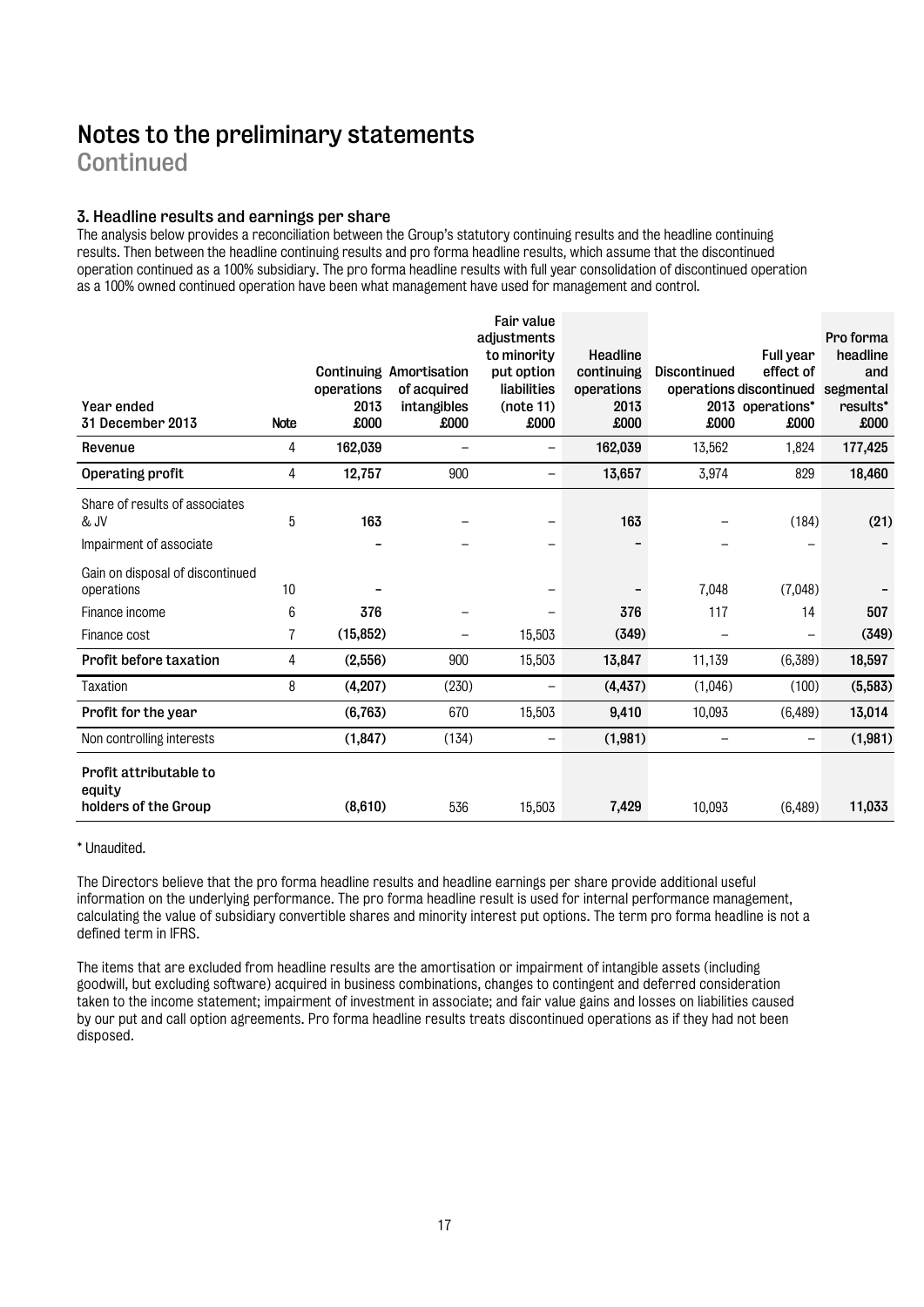## **Continued**

## **3. Headline results and earnings per share continued**

|                                                       |             |            |                                |               | Fair value        |            |              |           |
|-------------------------------------------------------|-------------|------------|--------------------------------|---------------|-------------------|------------|--------------|-----------|
|                                                       |             |            |                                |               | adjustments       |            |              | Total     |
|                                                       |             |            |                                |               | to minority       | Headline   |              | Headline  |
|                                                       |             |            | <b>Continuing Amortisation</b> | Impairment    | put option        | continuing | Discontinued | and       |
|                                                       |             | operations | of acquired                    | of goodwill & | liabilities       | operations | operation    | segmental |
| Year ended                                            |             | 2012       | intangibles                    | associate     | (note 11)         | 2012       | 2012         | results   |
| 31 December 2012                                      | <b>Note</b> | £000       | 000x                           | £000          | £000              | £000       | £000         | £000      |
| Revenue                                               | 4           | 154,476    |                                |               | $\qquad \qquad -$ | 154,476    | 15,010       | 169,486   |
| Operating profit                                      | 4           | 10,581     | 705                            | 608           | $\qquad \qquad -$ | 11,894     | 5,174        | 17,068    |
| Share of results of associates                        | 5           | 91         |                                |               |                   | 91         |              | 91        |
| Impairment of associate                               |             | (1,552)    |                                | 1,552         |                   |            |              |           |
| Gain on disposal of discontinued                      |             |            |                                |               |                   |            |              |           |
| operations                                            | 10          |            |                                |               |                   |            |              |           |
| Finance income                                        | 6           | 306        |                                |               |                   | 306        | 116          | 422       |
| Finance cost                                          |             | (4, 835)   |                                |               | 4,436             | (399)      |              | (399)     |
| Profit before taxation                                | 4           | 4,591      | 705                            | 2,160         | 4,436             | 11,892     | 5,290        | 17,182    |
| Taxation                                              | 8           | (4,002)    | (185)                          |               |                   | (4, 187)   | (1,355)      | (5, 542)  |
| Profit for the year                                   |             | 589        | 520                            | 2,160         | 4,436             | 7,705      | 3,935        | 11,640    |
| Non controlling interests                             |             | (2,061)    | (19)                           |               |                   | (2,080)    |              | (2,080)   |
| Profit attributable to<br>equity holders of the Group |             | (1, 472)   | 501                            | 2,160         | 4,436             | 5,625      | 3,935        | 9,560     |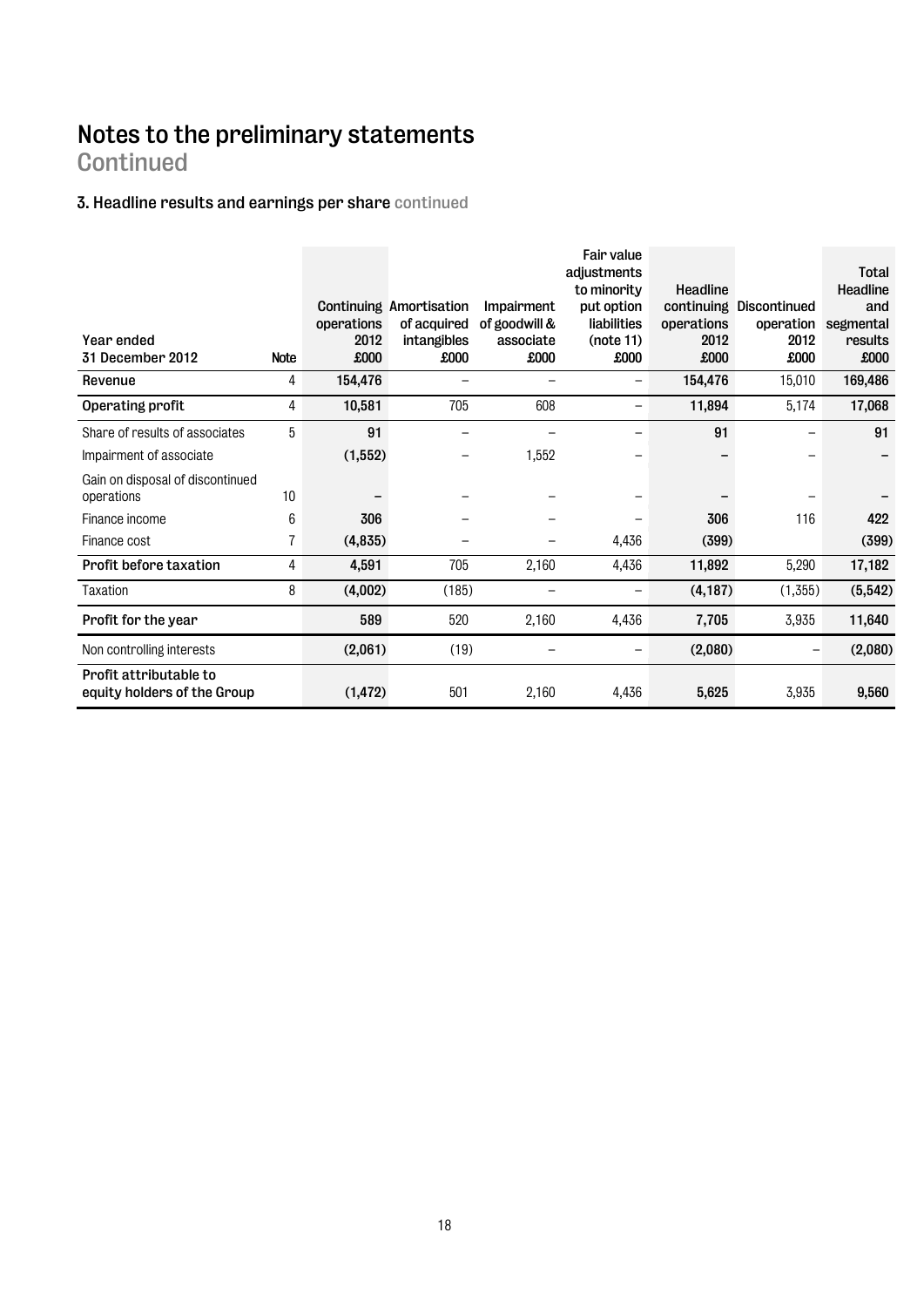## **Continued**

## **3. Headline results and earnings per share continued**

Basic and diluted earnings per share is calculated by dividing profit attributable to equity holders of the Group by the weighted average number of shares in issue during the year.

|                                                        | operations | <b>Continuing Discontinued</b><br>operations | Total  | Pro forma<br>headline<br>and<br>segmental |
|--------------------------------------------------------|------------|----------------------------------------------|--------|-------------------------------------------|
| Year ended                                             | 2013       | 2013                                         | 2013   | results                                   |
| 31 December 2013                                       | £000       | <b>COO3</b>                                  | £000   | 000x                                      |
| Profit attributable to equity                          | (8,610)    | 10,093                                       | 1,483  | 11,033                                    |
| Basic earnings per share                               |            |                                              |        |                                           |
| Weighted average number of shares (thousands)          | 66,094     | 66,094                                       | 66,094 | 66,094                                    |
| <b>Basic EPS</b>                                       | (13.03)p   | 15.27p                                       | 2.24p  | 16.69p                                    |
| Diluted earnings per share                             |            |                                              |        |                                           |
| Weighted average number of shares (thousands) as above | 66,094     | 66,094                                       | 66,094 | 66,094                                    |
| Add                                                    |            |                                              |        |                                           |
| - UK growth shares                                     | 631        | 631                                          | 631    | 631                                       |
| - Options                                              | 128        | 128                                          | 128    | 128                                       |
| $-$ LTIP                                               | 102        | 102                                          | 102    | 102                                       |
| $-2012$ LTIP                                           | 230        | 230                                          | 230    | 230                                       |
| - New LTIP                                             | 2,751      | 2,751                                        | 2,751  | 2,751                                     |
| - Dilutive put options**                               | 359        | 359                                          | 359    | 359                                       |
| Total                                                  | 70,295     | 70,295                                       | 70,295 | 70,295                                    |
| Diluted earnings per share***                          | (13.03)p   | 14.38p                                       | 2.11p  | 15.70p                                    |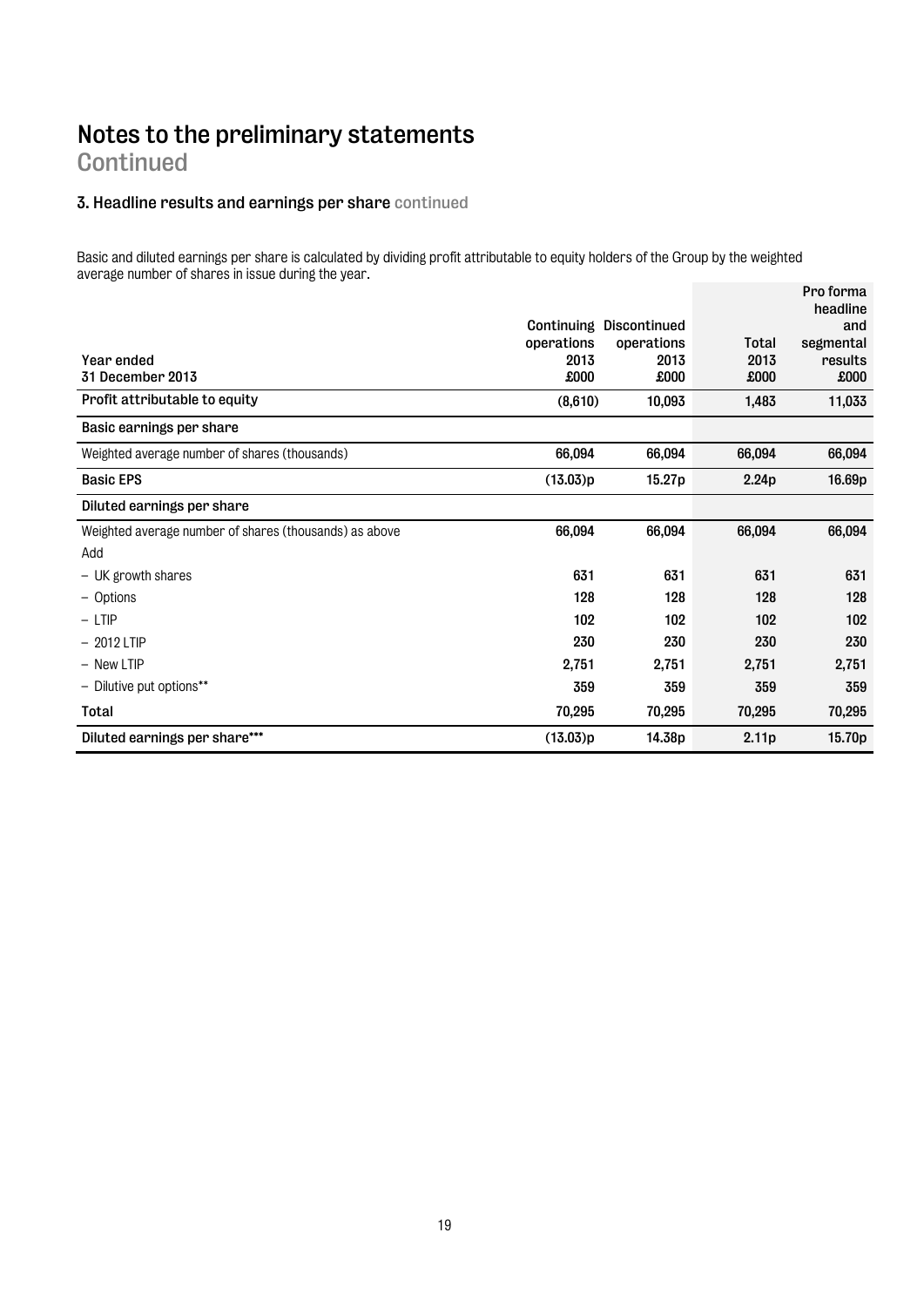**Continued** 

#### **3**. **Headline results and earnings per share continued**

| Year ended<br>31 December 2012<br>Profit attributable to equity holders of the Group | Continuing<br>operations<br>2012<br>£000 | <b>Discontinued</b><br>operations<br>2012<br>£000 | Total<br>2012<br>£000 | Headline<br>and<br>segmental<br>results<br>£000 |
|--------------------------------------------------------------------------------------|------------------------------------------|---------------------------------------------------|-----------------------|-------------------------------------------------|
|                                                                                      | (1, 472)                                 | 3,935                                             | 2,463                 | 9,560                                           |
| Basic earnings per share                                                             |                                          |                                                   |                       |                                                 |
| Weighted average number of shares (thousands)                                        | 63,317                                   |                                                   |                       | 63,317                                          |
| <b>Basic EPS</b>                                                                     | (2.32)p                                  | 6.21p                                             | 3.89p                 | 15.10p                                          |
| Diluted earnings per share                                                           |                                          |                                                   |                       |                                                 |
| Weighted average number of shares (thousands) as above                               | 63,317                                   | 63,317                                            | 63,317                | 63,317                                          |
| Add                                                                                  |                                          |                                                   |                       |                                                 |
| - UK growth shares                                                                   | 1,581                                    | 1,581                                             | 1,581                 | 1,581                                           |
| - Options                                                                            | 128                                      | 128                                               | 128                   | 128                                             |
| $-$ LTIP                                                                             | 111                                      | 111                                               | 111                   | 111                                             |
| $-$ New LTIP                                                                         | 3,547                                    | 3,547                                             | 3,547                 | 3,547                                           |
| Total                                                                                | 68,684                                   | 68,684                                            | 68,684                | 68,684                                          |
| Diluted earnings per share***                                                        | (2.32)p                                  | 5.73p                                             | 3.59 <sub>p</sub>     | 13.92p                                          |

\*\*Apart from one entity, in 2013, all the other put options detailed in note 11 are non dilutive as the exercise price approximates fair value of the underlying non controlling interest.

\*\*\* There is no dilutive effect on losses.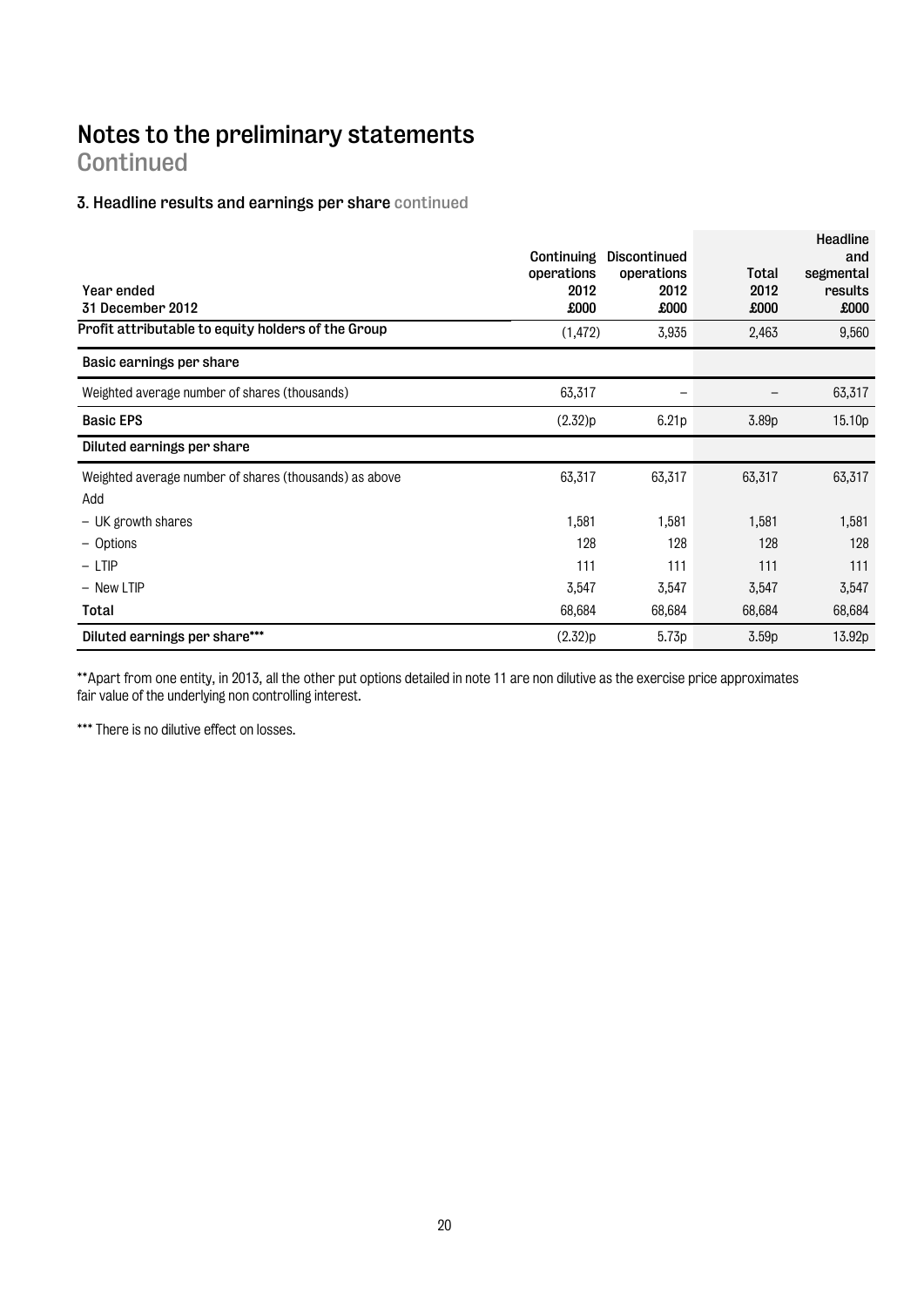**Continued** 

#### **4. Segmental information**

#### **Segmental and headline income statement**

| Year ended<br>31 December 2013                                | <b>Discontinued</b><br>operations<br>(for year)<br>£000 | UK<br>£000    | Europe<br>£000                                                      | <b>Middle East</b><br>£000                       | Asia and<br>and Africa Australasia Americas<br>£000                                                                                            | £000                                    | Clear<br>£000                             | Total<br>£000  |
|---------------------------------------------------------------|---------------------------------------------------------|---------------|---------------------------------------------------------------------|--------------------------------------------------|------------------------------------------------------------------------------------------------------------------------------------------------|-----------------------------------------|-------------------------------------------|----------------|
| Revenue                                                       | 15,386                                                  | 68,147        | 19,424                                                              | 8,055                                            | 48,299                                                                                                                                         | 10,502                                  | 7,612                                     | 177,425        |
| Operating profit<br>excluding Group costs                     | 4,985                                                   | 11,057        | 1,902                                                               | 376                                              | 4,438                                                                                                                                          | (90)                                    | 919                                       | 23,587         |
| Group costs                                                   | (185)                                                   | (4,546)       | (71)                                                                |                                                  | (234)                                                                                                                                          | (91)                                    |                                           | (5, 127)       |
| Operating profit                                              | 4,800                                                   | 6,511         | 1,831                                                               | 376                                              | 4,204                                                                                                                                          | (181)                                   | 919                                       | 18,460         |
| Share of results of<br>associates                             |                                                         | 41            | 23                                                                  | (152)                                            | 67                                                                                                                                             | $\qquad \qquad -$                       |                                           | (21)           |
| Financial income and cost                                     | 131                                                     | (45)          | (55)                                                                | 104                                              | 37                                                                                                                                             | (19)                                    | 5                                         | 158            |
| Profit before taxation                                        | 4,931                                                   | 6,507         | 1,799                                                               | 328                                              | 4,308                                                                                                                                          | (200)                                   | 924                                       | 18,597         |
| Taxation                                                      | (1, 146)                                                | (1,560)       | (670)                                                               | (186)                                            | (1,671)                                                                                                                                        | (137)                                   | (213)                                     | (5,583)        |
| Profit for the year                                           | 3,785                                                   | 4,947         | 1,129                                                               | 142                                              | 2,637                                                                                                                                          | (337)                                   | 711                                       | 13,014         |
| Non controlling interests                                     | $\qquad \qquad -$                                       | (1, 232)      | (208)                                                               | (214)                                            | (811)                                                                                                                                          | 509                                     | (25)                                      | (1,981)        |
| Profit attributable<br>to equity shareholders of<br>the Group | 3,785                                                   | 3,715         | 921                                                                 | (72)                                             | 1,826                                                                                                                                          | 172                                     | 686                                       | 11,033         |
| <b>Headline basic EPS</b>                                     |                                                         |               |                                                                     |                                                  |                                                                                                                                                |                                         |                                           | 16.69p         |
| Non cash costs included in operating profit:                  |                                                         |               |                                                                     |                                                  |                                                                                                                                                |                                         |                                           |                |
| Depreciation                                                  | (176)                                                   | (966)         | (229)                                                               | (172)                                            | (454)                                                                                                                                          | (82)                                    | (154)                                     | (2, 233)       |
| Amortisation of                                               |                                                         |               |                                                                     |                                                  |                                                                                                                                                |                                         |                                           |                |
| software                                                      | $\overline{\phantom{0}}$<br>$\overline{\phantom{0}}$    | (38)<br>(290) | (39)                                                                | (29)                                             | (14)                                                                                                                                           | (23)<br>$\equiv$                        |                                           | (143)<br>(290) |
| Share option charges                                          |                                                         |               | $\qquad \qquad -$                                                   |                                                  |                                                                                                                                                |                                         |                                           |                |
| Office location                                               |                                                         | London London | Paris<br>Berlin<br>Madrid<br>Geneva<br>Milan<br>Moscow<br>Stockholm | Beirut<br>Cape Town<br>Johannesburg<br>Abu Dhabi | Sydney<br>Melbourne<br>Auckland<br>Wellington<br>New Delhi<br>Mumbai<br>Kuala Lumpur<br>Hong Kong<br>Beijing<br>Shanghai<br>Tokyo<br>Singapore | Los<br>Angeles<br>São Paulo<br>New York | London<br>New York<br>Sydney<br>Singapore |                |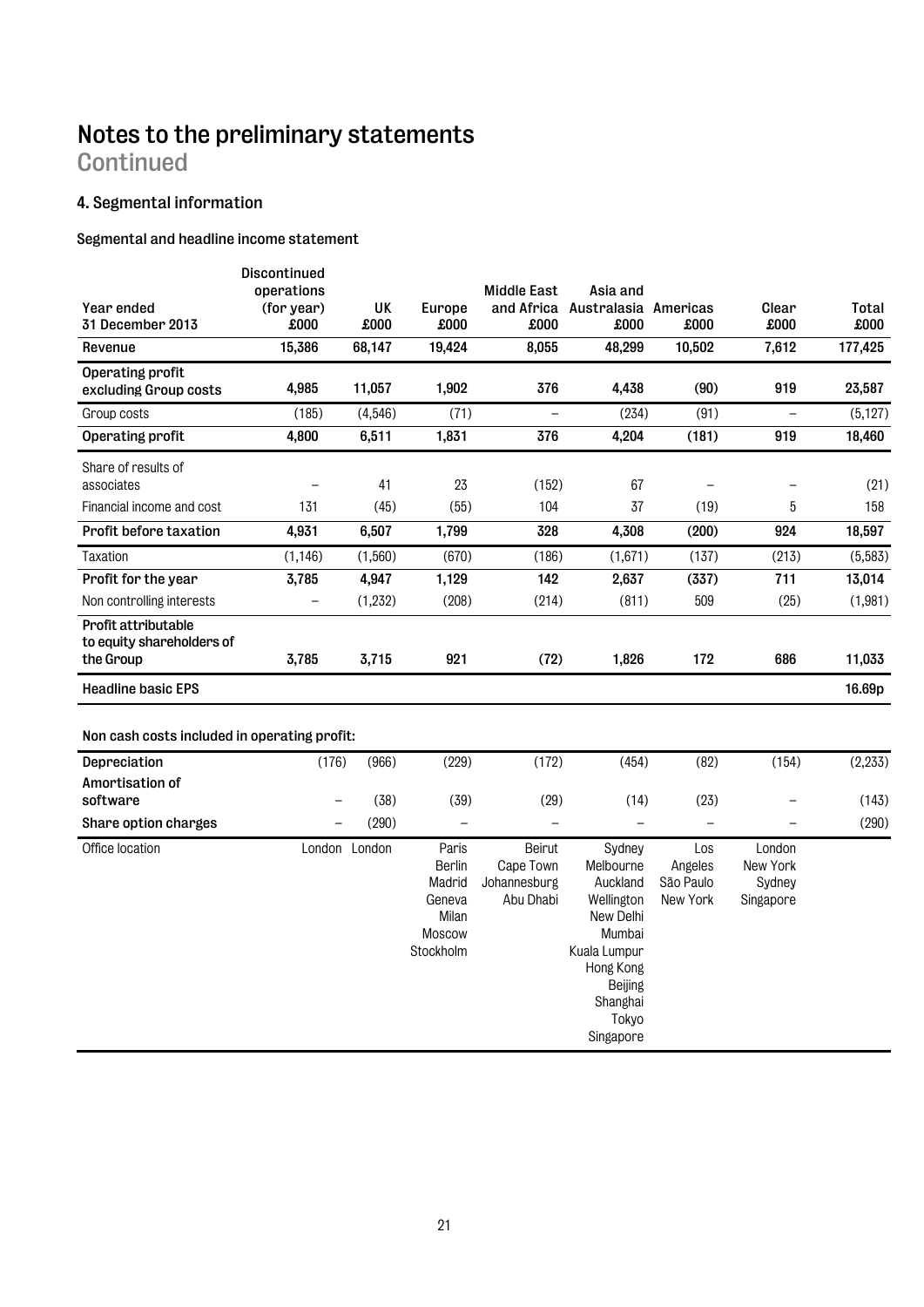**Continued** 

## **4. Segmental information continued**

#### **Segmental and headline income statement**

| Year ended<br>31 December 2012                             | Discontinued<br>operations<br>(for year)<br>£000 | UK*<br>£000 | Europe<br>£000                                                                    | <b>Middle East</b><br>000x                       | Asia and<br>and Africa Australasia<br>£000                                                                                                            | Americas<br>£000                     | Clear<br>£000                                          | <b>Total</b><br>£000 |
|------------------------------------------------------------|--------------------------------------------------|-------------|-----------------------------------------------------------------------------------|--------------------------------------------------|-------------------------------------------------------------------------------------------------------------------------------------------------------|--------------------------------------|--------------------------------------------------------|----------------------|
| Revenue                                                    | 15,010                                           | 60,391      | 16,164                                                                            | 6,604                                            | 53,798                                                                                                                                                | 8,031                                | 9,488                                                  | 169,486              |
| Operating profit<br>excluding Group costs                  | 5,544                                            | 9,708       | 2,331                                                                             | 237                                              | 3,443                                                                                                                                                 | 66                                   | 276                                                    | 21,605               |
| Group costs                                                | (370)                                            | (3,899)     | (71)                                                                              | $\frac{1}{2}$                                    | (110)                                                                                                                                                 | (87)                                 | $\overline{a}$                                         | (4,537)              |
| Operating profit                                           | 5,174                                            | 5,809       | 2,260                                                                             | 237                                              | 3,333                                                                                                                                                 | (21)                                 | 276                                                    | 17,068               |
| Share of results of<br>associates                          |                                                  | 77          | (88)                                                                              | 102                                              | $\overline{\phantom{0}}$                                                                                                                              | $\overline{\phantom{a}}$             | $\overline{\phantom{a}}$                               | 91                   |
| Financial income and cost                                  | 116                                              | (41)        | (45)                                                                              | 15                                               | 14                                                                                                                                                    | (38)                                 | $\overline{2}$                                         | 23                   |
| Profit before taxation                                     | 5,290                                            | 5,845       | 2,127                                                                             | 354                                              | 3,347                                                                                                                                                 | (59)                                 | 278                                                    | 17,182               |
| Taxation                                                   | (1,355)                                          | (1,601)     | (743)                                                                             | (167)                                            | (1,566)                                                                                                                                               | (52)                                 | (58)                                                   | (5, 542)             |
| Profit for the year                                        | 3,935                                            | 4,244       | 1,384                                                                             | 187                                              | 1,781                                                                                                                                                 | (111)                                | 220                                                    | 11,640               |
| Non controlling interests                                  |                                                  | (1, 231)    | (435)                                                                             | (98)                                             | (565)                                                                                                                                                 | 255                                  | (6)                                                    | (2,080)              |
| Profit attributable to equity<br>shareholders of the Group | 3,935                                            | 3,013       | 949                                                                               | 89                                               | 1,216                                                                                                                                                 | 144                                  | 214                                                    | 9,560                |
| Headline<br>basic EPS                                      |                                                  |             |                                                                                   |                                                  |                                                                                                                                                       |                                      |                                                        | 15.10p               |
| Non cash costs<br>included in<br>operating profit:         |                                                  |             |                                                                                   |                                                  |                                                                                                                                                       |                                      |                                                        |                      |
| Depreciation                                               | (307)                                            | (811)       | (250)                                                                             | (144)                                            | (527)                                                                                                                                                 | (79)                                 | (171)                                                  | (2, 289)             |
| Amortisation of software                                   |                                                  | (1)         | (30)                                                                              | (25)                                             | (61)                                                                                                                                                  | (24)                                 | $\overline{\phantom{0}}$                               | (141)                |
| Share option charges                                       | $\overline{a}$                                   | (855)       | $\overline{\phantom{0}}$                                                          | $\qquad \qquad -$                                | $\overline{\phantom{0}}$                                                                                                                              | $\overline{\phantom{0}}$             | $\overline{\phantom{0}}$                               | (855)                |
| Office location                                            | London                                           | London      | Paris<br><b>Berlin</b><br>Madrid<br>Geneva<br>Milan<br><b>Moscow</b><br>Stockholm | Beirut<br>Cape Town<br>Johannesburg<br>Abu Dhabi | Sydney<br>Melbourne<br>Auckland<br>Wellington<br>New Delhi<br>Mumbai<br>Kuala Lumpur<br>Hong Kong<br><b>Beijing</b><br>Shanghai<br>Tokyo<br>Singapore | Los Angeles<br>São Paulo<br>New York | London<br>Hong Kong<br>New York<br>Sydney<br>Singapore |                      |

\* UK has been restated to remove discontinued operations.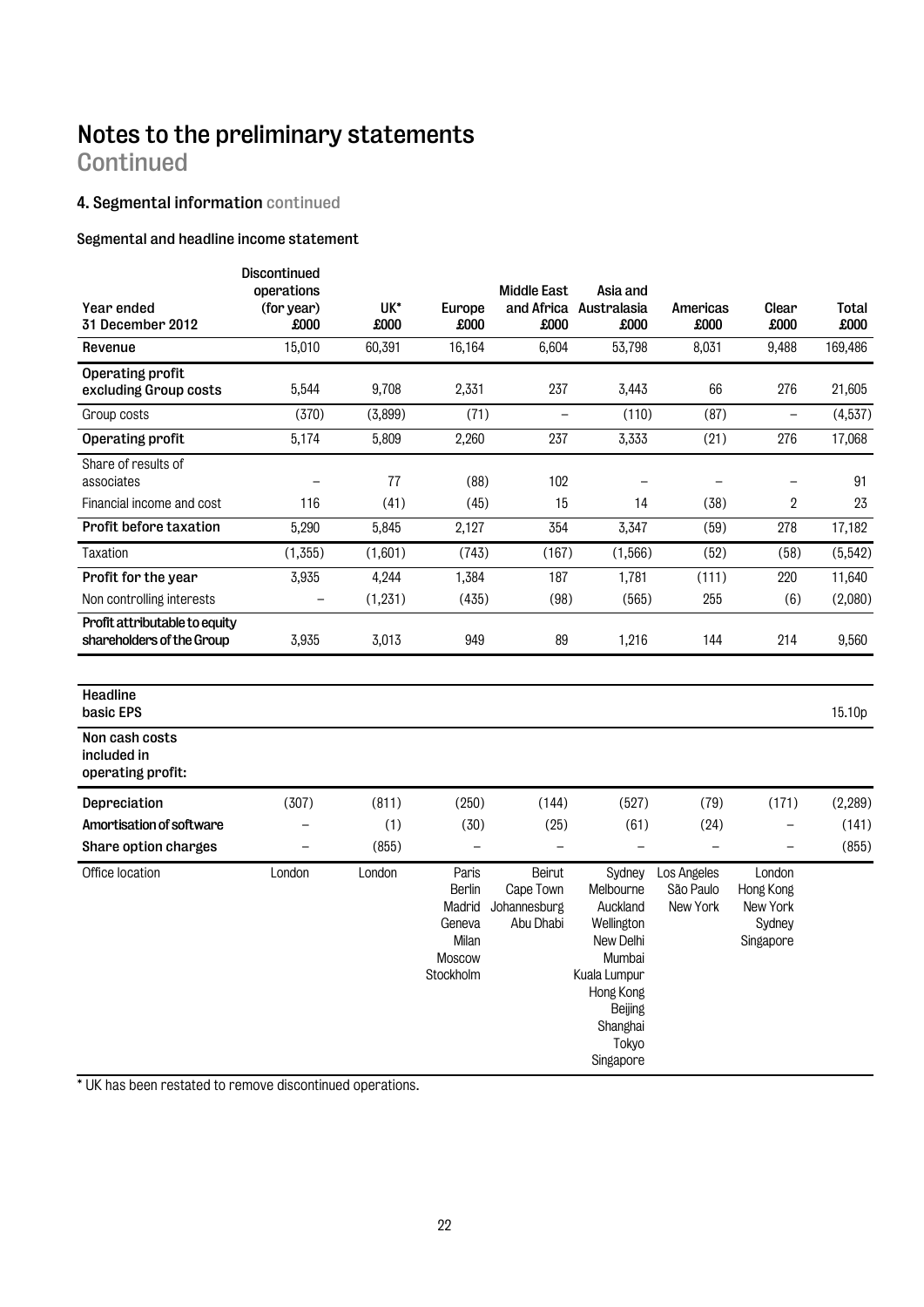**Continued** 

#### **4. Segmental information continued**

#### **Segmental income statement translated at 2012 exchange rates**

It is normal practice in our industry to provide like-for-like results. In the year we had not acquired any significant new businesses therefore the only difference in our like-for-like results is the impact from movements in exchange rates. Had our 2013 results been translated at 2012 exchange rate then our results would have been:

|                                                              | UK           |          |        | <b>Middle East</b> | Asia and    |          |       |          |
|--------------------------------------------------------------|--------------|----------|--------|--------------------|-------------|----------|-------|----------|
| Year ended                                                   | discontinued | UK       | Europe | and Africa         | Australasia | Americas | Clear | Total    |
| 31 December 2013                                             | £000         | £000     | £000   | £000               | £000        | £000     | £000  | 000x     |
| Revenue                                                      | 15,386       | 68,147   | 18,560 | 9,123              | 50,845      | 10,771   | 7,650 | 180,482  |
| Operating profit excluding                                   |              |          |        |                    |             |          |       |          |
| Group costs                                                  | 4,985        | 11,057   | 1,819  | 475                | 4,711       | (54)     | 923   | 23,916   |
| Group costs                                                  | (185)        | (4, 546) | (68)   |                    | (252)       | (99)     |       | (5, 150) |
| Operating profit                                             | 4,800        | 6,511    | 1,751  | 475                | 4,459       | (153)    | 923   | 18,766   |
| Share of results of associates                               |              | 41       | 23     | (150)              | 63          |          |       | (23)     |
| Financial income and cost                                    | 131          | (45)     | (56)   | 122                | 38          | (21)     | 5     | 174      |
| Profit before taxation                                       | 4,931        | 6,507    | 1,718  | 447                | 4,560       | (174)    | 928   | 18,917   |
| Taxation                                                     | (1, 146)     | (1,560)  | (640)  | (213)              | (1,749)     | (135)    | (214) | (5,657)  |
| Profit for the year                                          | 3,785        | 4,947    | 1,078  | 234                | 2,811       | (309)    | 714   | 13,260   |
| Increase/(decrease) in 2013<br>results caused by translation |              |          |        |                    |             |          |       |          |
| differences                                                  |              |          | 51     | (92)               | (174)       | (28)     | (3)   | (246)    |
|                                                              |              |          |        |                    |             |          |       |          |

The key currencies that affect us and the average exchange rate used were:

| 2012    |
|---------|
| 1.5849  |
| 4.8926  |
| 1.5306  |
| 13.0054 |
| 3.0955  |
| 1.2332  |
|         |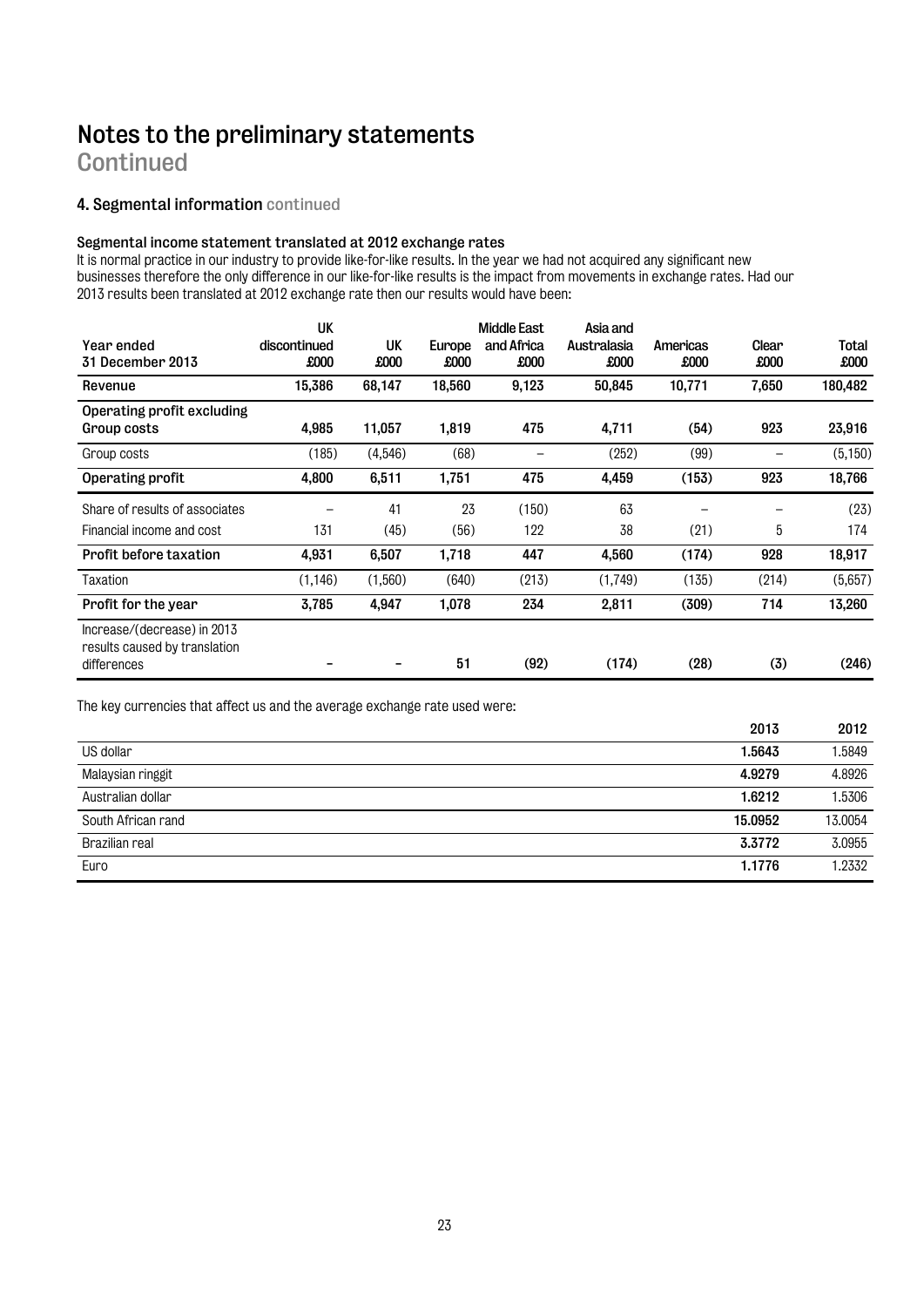**Continued** 

## **5. Share of associates and joint ventures**

|                                             | 2013 | 2012 |
|---------------------------------------------|------|------|
| Year ended 31 December                      | £000 | £000 |
| Share of associates' profit before taxation | 195  | 120  |
| Share of associates' taxation               | (32) | (29) |
|                                             | 163  | 91   |

#### **6. Finance income**

|                                       | 2013 | 2012 |
|---------------------------------------|------|------|
| Year ended 31 December                | £000 | £000 |
| Bank interest receivable              | 173  | 282  |
| Other interest receivable             | 203  | 24   |
| Total interest receivable             | 376  | 306  |
| In respect of discontinued operations | 117  | 116  |
| Total finance income                  | 493  | 422  |

#### **7. Finance costs**

| Year ended 31 December                                                          | 2013<br>£000 | 2012<br>£000 |
|---------------------------------------------------------------------------------|--------------|--------------|
| Bank interest payable                                                           | (342)        | (390)        |
| Interest payable on finance leases                                              | (7)          | (9)          |
| Total interest payable                                                          | (349)        | (399)        |
| Fair value adjustments to minority shareholder put option liabilities (note 11) | (15,503)     | (4, 436)     |
| Total finance costs                                                             | (15, 852)    | (4, 835)     |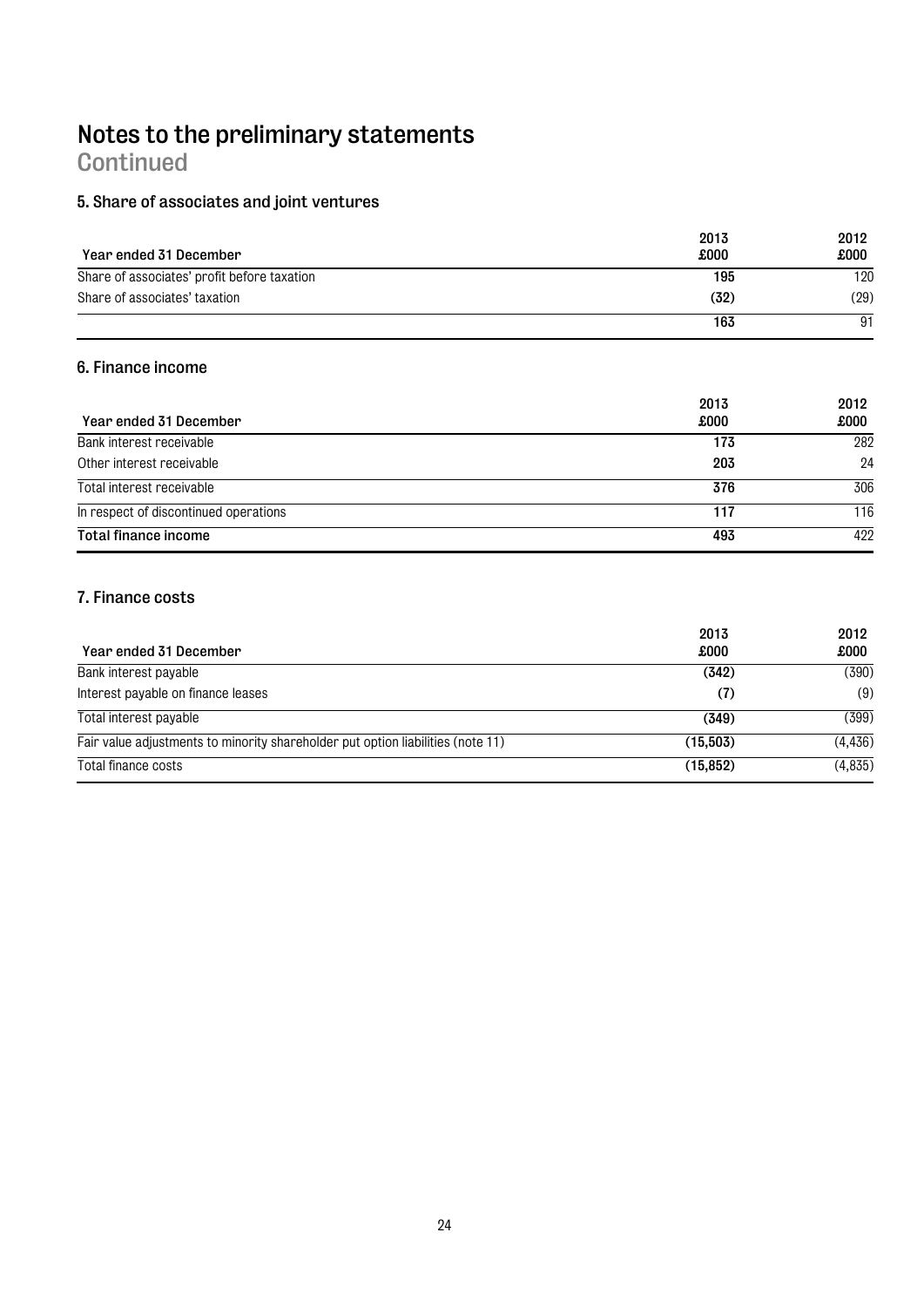## **Notes to the preliminary statements Continued**

## **8. Taxation**

| Year ended 31 December                               | Continuing<br>operations<br>2013<br>£000 | Discontinued<br>operations<br>2013<br>£000 | Total<br>2013<br>£000 | Continuing<br>operations<br>2012<br>£000 | Discontinued<br>operations<br>2012<br>£000 | Total<br>2012<br>£000 |
|------------------------------------------------------|------------------------------------------|--------------------------------------------|-----------------------|------------------------------------------|--------------------------------------------|-----------------------|
| <b>Current taxation</b>                              |                                          |                                            |                       |                                          |                                            |                       |
| Taxation in the year                                 |                                          |                                            |                       |                                          |                                            |                       |
| $-$ UK                                               | 1,945                                    | 1,046                                      | 2,991                 | 1,784                                    | 1,339                                      | 3,123                 |
| - Overseas                                           | 2,756                                    |                                            | 2,756                 | 2,916                                    | -                                          | 2,916                 |
| Withholding taxes payable                            | 9                                        |                                            | 9                     | -                                        |                                            |                       |
| Utilisation of previously unrecognised tax losses    |                                          |                                            |                       | (147)                                    |                                            | (147)                 |
| Adjustment for under provision in prior periods      | 72                                       |                                            | 72                    | 86                                       | 268                                        | 354                   |
| Total                                                | 4,782                                    | 1,046                                      | 5,828                 | 4,639                                    | 1,607                                      | 6,246                 |
| Deferred taxation                                    |                                          |                                            |                       |                                          |                                            |                       |
| Origination and reversal of temporary differences    | (658)                                    |                                            | (658)                 | (632)                                    | (245)                                      | (877)                 |
| Recognition of previously unrecognised<br>tax losses | 83                                       |                                            | 83                    | (11)                                     |                                            | (11)                  |
| Effect of changes in tax rates                       |                                          |                                            | -                     | 6                                        | (7)                                        | (1)                   |
| Total                                                | (575)                                    | -                                          | (575)                 | (637)                                    | (252)                                      | (889)                 |
| <b>Total taxation</b>                                | 4,207                                    | 1,046                                      | 5,253                 | 4,002                                    | 1,355                                      | 5,357                 |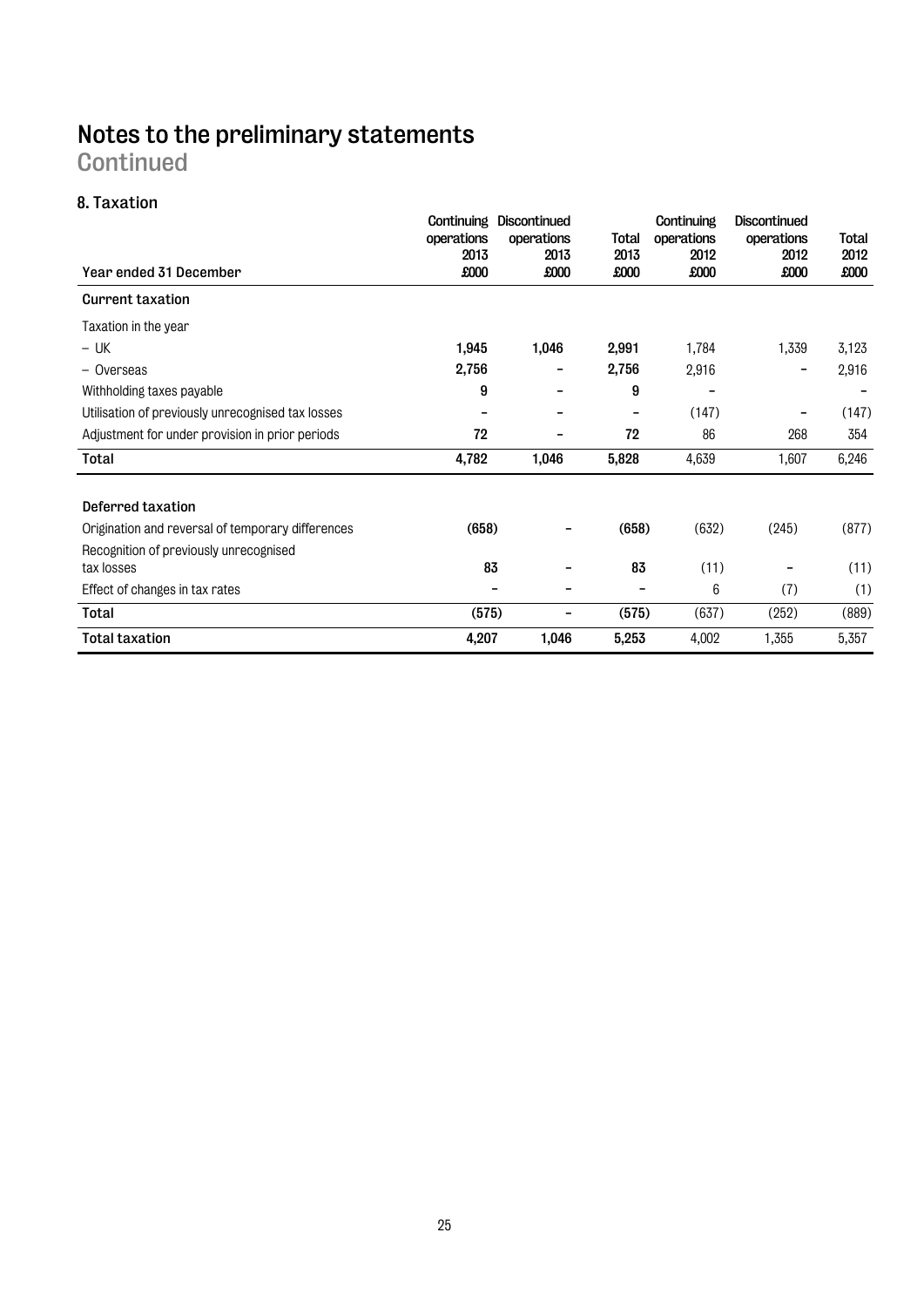**Continued** 

#### **9. Dividends**

| Year ended 31 December                                             | 2013<br>£000 | 2012<br>£000 |
|--------------------------------------------------------------------|--------------|--------------|
| 2012 final dividend paid 3.85p on 5 July 2013 (2011: 3.50p)        | 2,596        | 2.213        |
| 2013 interim dividend paid 1.21p on 15 November 2013 (2012: 1.10p) | 825          | 697          |
|                                                                    | 3.421        | 2.910        |

Proposed final dividend of 4.24p totalling £2,629k. Subject to shareholders approval on 11 June 2014, the dividend is payable on 4 July 2014 to shareholders on the register 6 June 2014.

Dividends relate to the profit of the following years:

|                                              | 2013  | 2012  |
|----------------------------------------------|-------|-------|
| Year ended 31 December                       | £000  | £000  |
| First interim dividend paid 15 November 2013 | 825   | 697   |
| Final dividends payable 4 July 2014 *        | 2.629 | 2.596 |
|                                              | 3.454 | 3.293 |
| Headline dividend cover                      | 3.2   | 2.9   |

Headline dividend cover is calculated by taking headline profit after tax attributable to equity shareholders and dividing it by the total dividends that relate to that year's profits. The Group seeks to maintain a long term headline dividend cover of between 3 and 4.

\* 2012 dividend has been restated to reflect the number of shares in issue when the dividend was paid, as opposed to the number of shares in existence at 31 December 2012.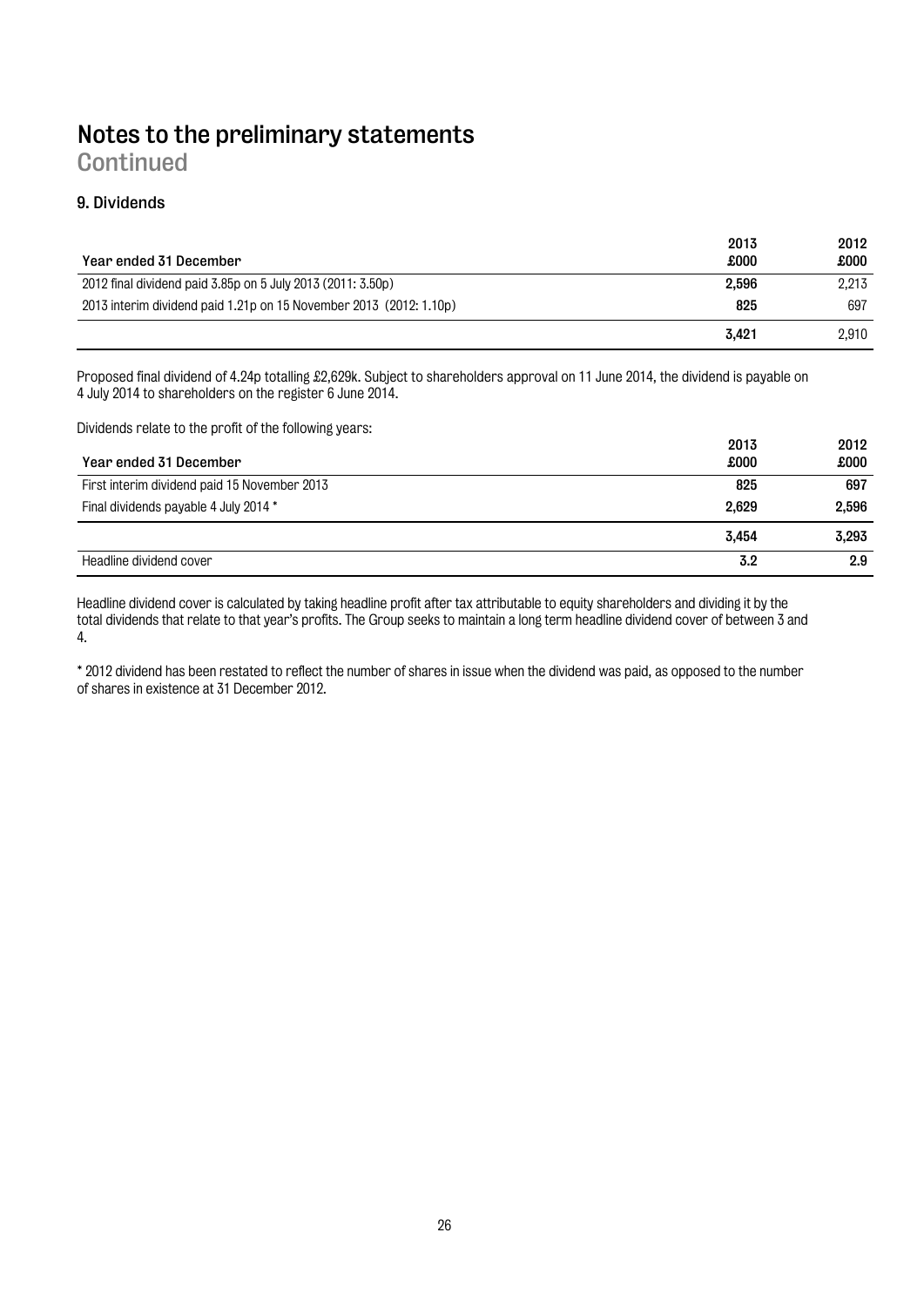## **Continued**

#### **10. Discontinued Operations**

On 28 November 2013 the Group sold its 75.1% of Walker Media Limited. No gain or loss arose on the measurement to fair value less cost to sell on this reclassification.

75.1% of Walker Media Limited was sold for £36.0m cash and a pre-tax and post-tax gain of £7.0m was recorded. At the time of disposal it was stated that the majority of proceeds would be returned to shareholders. On 23 January 2014 the Company completed a tender offer returning £21.2m to shareholders in return for 6,337,800 M&C Saatchi plc shares that were cancelled.

The results of discontinued operations can be seen in note 3 and on face of the income statement.

|                                                          | 11 Months<br>2013<br>£000 | Year<br>2012<br>£000 |
|----------------------------------------------------------|---------------------------|----------------------|
| Net cash used in operating activities                    | 2,052                     | (916)                |
| Net cash used in investing activities                    | (6)                       | (41)                 |
| Net cash from financing activities                       | (383)                     | (1,384)              |
| Net (decrease)/increase in cash and cash equivalents     | 1.663                     | (2.341)              |
| Cash and cash equivalents at the beginning of the period | 15.194                    | 17.535               |
| Net cash from (used in) discontinued operations          | 16.877                    | 15.194               |

Effect of the disposals on individual assets and liabilities:

|                                                            | 28 November | 31 December |
|------------------------------------------------------------|-------------|-------------|
|                                                            | 2013        | 2012        |
|                                                            | £000        | £000        |
| Plant and equipment                                        | 211         | 367         |
| Deferred tax assets                                        | 301         | 301         |
| Trade and other receivables                                | 24,930      | 33,200      |
| Cash and cash equivalents                                  | 16.877      | 15,194      |
| Trade and other payables                                   | (33,501)    | (42, 993)   |
| Current tax liabilities                                    | (1,046)     | (872)       |
| Net identifiable assets and liabilities                    | 7,772       | 5,197       |
| Consideration received, satisfied in cash, net of expenses | 31,959      |             |
| Cash disposed of                                           | (16, 877)   |             |
| Net cash (inflow)                                          | 15,082      |             |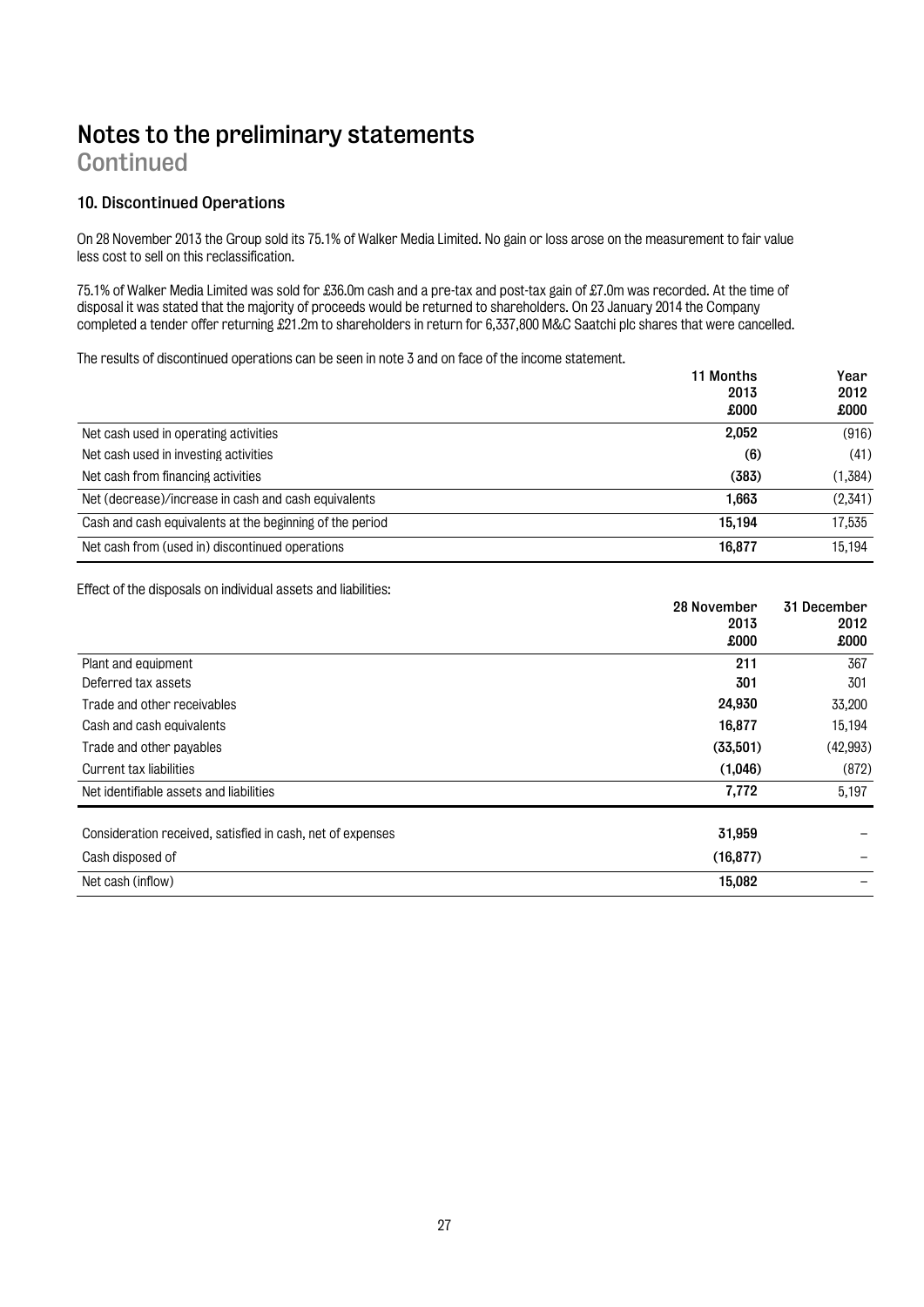## **Continued**

#### **11. Minority shareholder put option liabilities**

Some of our subsidiaries' minorities have the right to a put option. The put options give the minorities a right to exchange their minority holdings in the subsidiary into shares in M&C Saatchi plc or cash (as per the agreement).

|                                     | 2013<br>£000 | 2012<br>£000 |
|-------------------------------------|--------------|--------------|
| Amounts falling due within one year |              |              |
| - Cash                              | (3,642)      | (847)        |
| - Equity                            | (18, 202)    | (1,702)      |
|                                     | (21, 844)    | (2,549)      |
| Amounts falling due after one year  |              |              |
| $-$ Cash                            | (684)        | (2, 450)     |
| - Equity                            | (15, 641)    | (15, 483)    |
|                                     | (16, 325)    | (17, 933)    |
|                                     | (38, 169)    | (20, 482)    |
|                                     | 2013<br>£000 | 2012<br>£000 |
| At 1 January                        | (20, 482)    | (17,092)     |
| Exchange difference                 | 4            | (1)          |
| Additions                           | (3,359)      | (480)        |
| Exercises                           | 1,171        | 161          |
| Termination                         |              | 1,366        |
| Income statement charge due to      |              |              |
| - Change in estimates               | 1,333        | 2,627        |
| - Change in share price             | (16, 760)    | (6,932)      |
| $-$ Time                            | (76)         | (131)        |
| Total income statement charge       | (15, 503)    | (4, 436)     |
| At 31 December                      | (38, 169)    | (20, 482)    |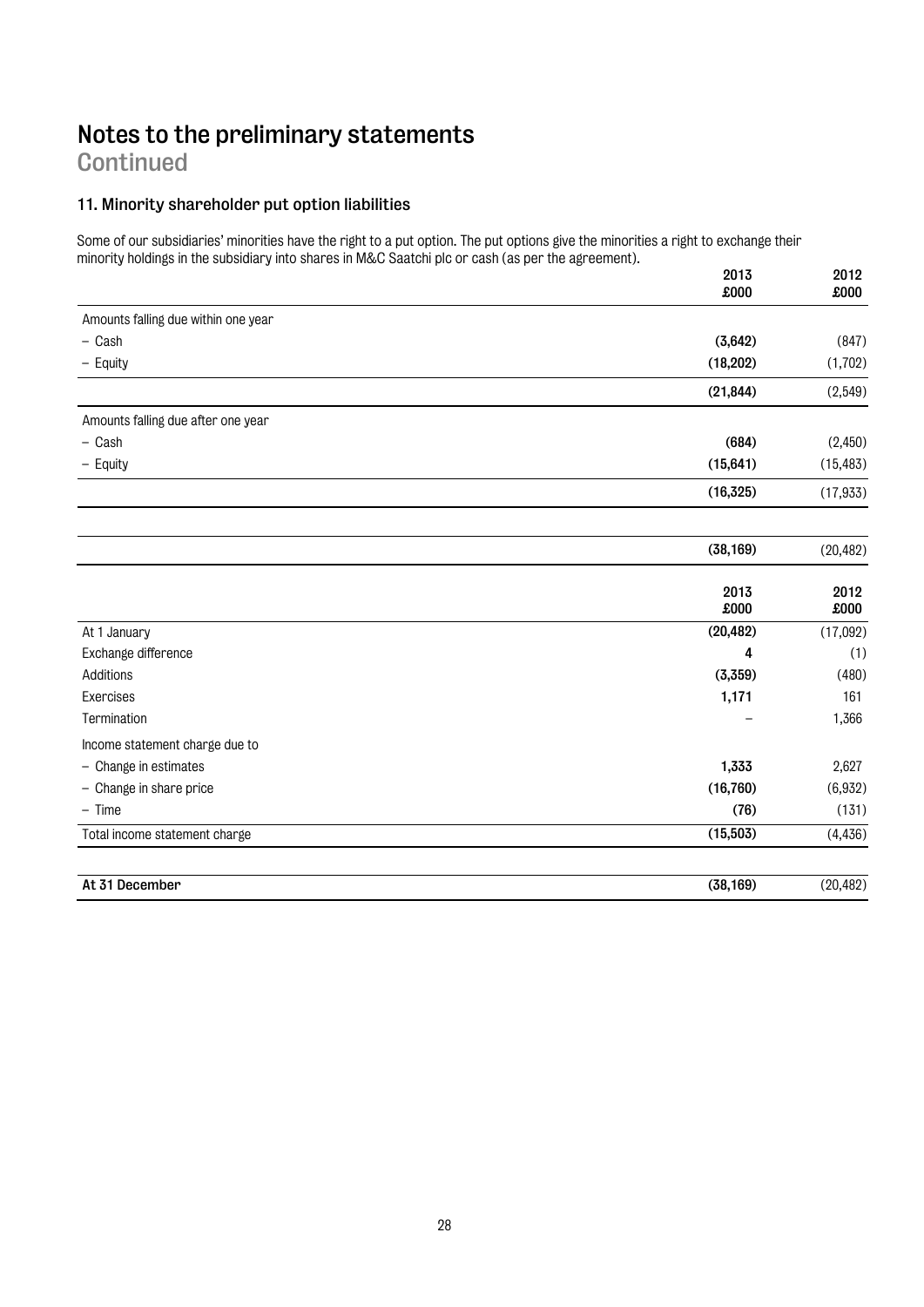## **Continued**

#### **11. Minority shareholder put option liabilities continued**

The movements in the year relating to the minority interest put options that are payable in cash and in equity are as follows:

| <b>Cash based</b>              |                 | 2013<br>£000 | 2012<br>£000 |
|--------------------------------|-----------------|--------------|--------------|
|                                |                 |              |              |
| At 1 January                   |                 | (3, 297)     | (234)        |
| Exchange difference            |                 | 158          |              |
| Reclassified from share based  |                 |              | (2,863)      |
| Additions                      |                 | (684)        |              |
| Income statement charge due to |                 |              |              |
| $-$ Change in estimates        |                 | (136)        | (71)         |
| - Change in share price        |                 | (367)        | (129)        |
| At 31 December                 |                 | (4,326)      | (3, 297)     |
|                                |                 |              |              |
| <b>Equity based</b>            | 2013<br>Equity* | 2013<br>£000 | 2012<br>£000 |
| At 1 January                   | (9,517)         | (17, 185)    | (16, 858)    |
| Exchange difference            |                 | (154)        | (1)          |
| Additions                      | (803)           | (2,675)      | (480)        |
| Exercises                      | 512             | 1,171        | 161          |
| Reclassified to cash based     |                 |              | 2,863        |
| Terminations                   |                 |              | 1,366        |
| Income statement charge due to |                 |              |              |
| $-$ Change in estimates        | 297             | 1,469        | 2,698        |
| - Change in share price        | (621)           | (16, 393)    | (6,803)      |
| $-$ Time                       | (23)            | (76)         | (131)        |
| At 31 December                 | (10, 156)       | (33, 843)    | (17, 185)    |

\*The estimated number of M&C Saatchi plc shares that will be issued, in thousands, to fulfil.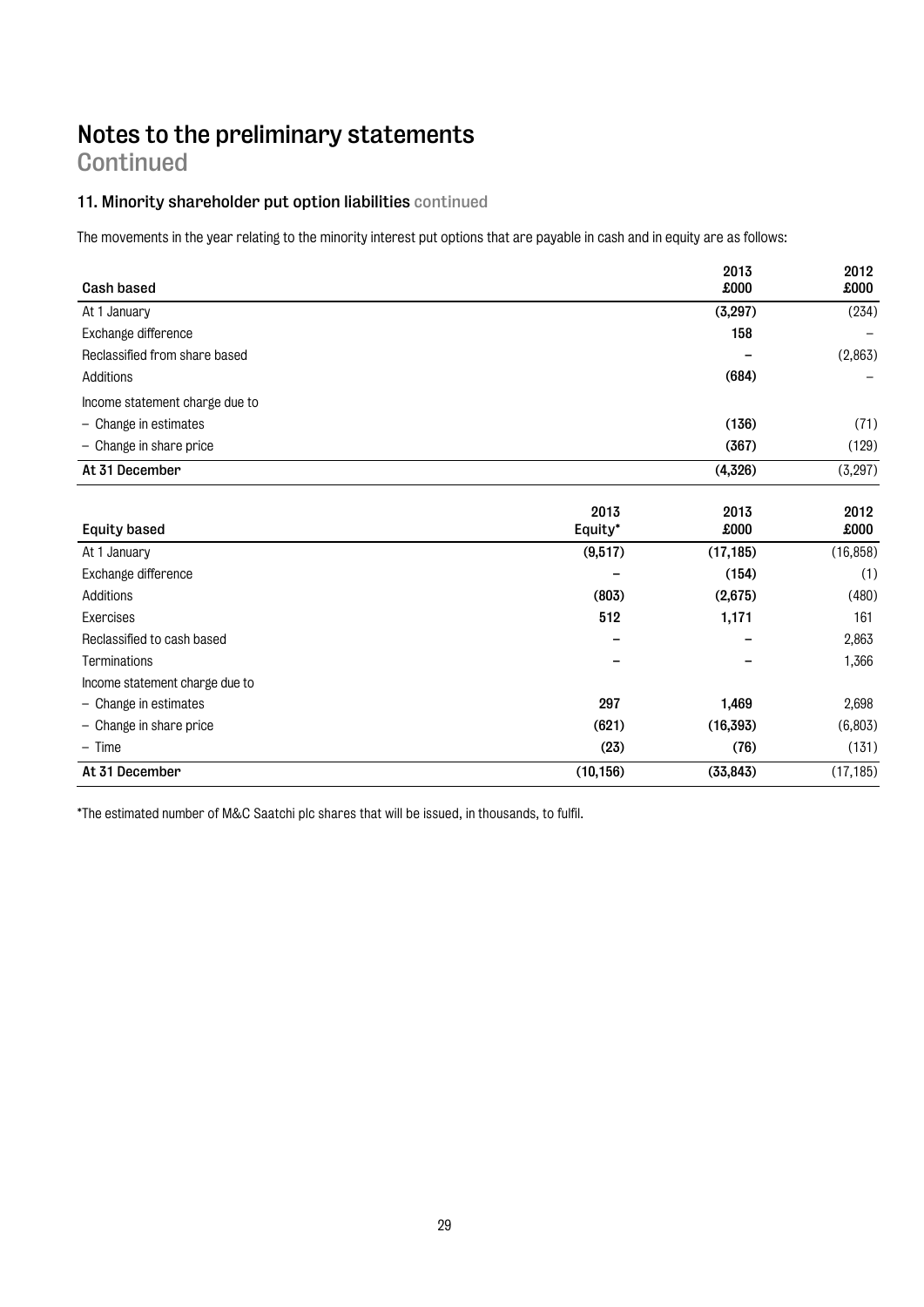**Continued** 

#### **11. Minority shareholder put option liabilities continued**

Put options are exercisable from:

| Subsidiary<br>Year<br>exchangeable<br>2014<br>M&C Saatchi LA Inc<br>16.0<br>2014<br>50.0<br>M&C Saatchi Marketing Arts Ltd<br>2014<br>20.0<br>M&C Saatchi (M) SDN BHD<br>2014<br>2.8<br>M&C Saatchi Sports & Entertainment Ltd<br>2014<br>5.0<br>Influence Communications Ltd<br>2014<br>4.0<br>M&C Saatchi Europe Holdings Ltd<br>2014<br>4.0<br>M&C Saatchi German Holdings Ltd<br>2014<br>13.0<br>M&C Saatchi Communications Pty Ltd<br>2014<br>M&C Saatchi Berlin GmbH<br>10.0<br>Talk PR Audience Ltd<br>2014<br>17.0<br>2014<br>19.6<br>M&C Saatchi GAD SAS**<br>2014<br>FCINQ SAS**<br>15.0<br>2014<br>5.0<br>M&C Saatchi Berlin GmbH<br>2014<br>Clear Ideas Consulting LLP<br>12.5<br>2014<br>20.0<br>M&C Saatchi Mobile Ltd*<br>2014<br>20.0<br>M&C Saatchi Agency Pty Ltd<br>M&C Saatchi PR LLP (US)<br>2015<br>35.0<br>2015<br>Clear Ideas Consulting LLP<br>12.5<br>2015<br>10.0<br>M&C Saatchi Mobile Ltd*<br>2015<br>M&C Saatchi Sport & Entertainment Pty Ltd<br>49.0<br>Talk PR Ltd<br>2015<br>49.0<br>2015<br>M&C Saatchi UK PR LLP<br>35.0<br>2015<br>29.8<br>M&C Saatchi Corporate SAS<br>2016<br>40.0<br>M&C Saatchi (Switzerland) SA<br>2016<br>31.2<br>Samuelson Talbot and Partners Pty Ltd*<br>M&C Saatchi Merlin Ltd*<br>2016<br>22.5<br>2016<br>The Source (London) Ltd<br>30.0<br>Direct One SAS<br>2016<br>10.0<br>2017<br>Direct One SAS<br>10.0<br>2017<br>5.0<br>M&C Saatchi Berlin GmbH*<br>2017<br>M&C Saatchi Brazil Cominicação LTDA<br>49.9<br>2018<br>Samuelson Talbot and Partners Pty Ltd*<br>8.8<br>2018<br>22.5<br>M&C Saatchi Merlin Ltd*<br>2018<br>10.0<br>Direct One SAS* |  | subsidiaries' |
|------------------------------------------------------------------------------------------------------------------------------------------------------------------------------------------------------------------------------------------------------------------------------------------------------------------------------------------------------------------------------------------------------------------------------------------------------------------------------------------------------------------------------------------------------------------------------------------------------------------------------------------------------------------------------------------------------------------------------------------------------------------------------------------------------------------------------------------------------------------------------------------------------------------------------------------------------------------------------------------------------------------------------------------------------------------------------------------------------------------------------------------------------------------------------------------------------------------------------------------------------------------------------------------------------------------------------------------------------------------------------------------------------------------------------------------------------------------------------------------------------------------------------------------------------------------------------------------------------------------------|--|---------------|
|                                                                                                                                                                                                                                                                                                                                                                                                                                                                                                                                                                                                                                                                                                                                                                                                                                                                                                                                                                                                                                                                                                                                                                                                                                                                                                                                                                                                                                                                                                                                                                                                                        |  | shares        |
|                                                                                                                                                                                                                                                                                                                                                                                                                                                                                                                                                                                                                                                                                                                                                                                                                                                                                                                                                                                                                                                                                                                                                                                                                                                                                                                                                                                                                                                                                                                                                                                                                        |  |               |
|                                                                                                                                                                                                                                                                                                                                                                                                                                                                                                                                                                                                                                                                                                                                                                                                                                                                                                                                                                                                                                                                                                                                                                                                                                                                                                                                                                                                                                                                                                                                                                                                                        |  |               |
|                                                                                                                                                                                                                                                                                                                                                                                                                                                                                                                                                                                                                                                                                                                                                                                                                                                                                                                                                                                                                                                                                                                                                                                                                                                                                                                                                                                                                                                                                                                                                                                                                        |  |               |
|                                                                                                                                                                                                                                                                                                                                                                                                                                                                                                                                                                                                                                                                                                                                                                                                                                                                                                                                                                                                                                                                                                                                                                                                                                                                                                                                                                                                                                                                                                                                                                                                                        |  |               |
|                                                                                                                                                                                                                                                                                                                                                                                                                                                                                                                                                                                                                                                                                                                                                                                                                                                                                                                                                                                                                                                                                                                                                                                                                                                                                                                                                                                                                                                                                                                                                                                                                        |  |               |
|                                                                                                                                                                                                                                                                                                                                                                                                                                                                                                                                                                                                                                                                                                                                                                                                                                                                                                                                                                                                                                                                                                                                                                                                                                                                                                                                                                                                                                                                                                                                                                                                                        |  |               |
|                                                                                                                                                                                                                                                                                                                                                                                                                                                                                                                                                                                                                                                                                                                                                                                                                                                                                                                                                                                                                                                                                                                                                                                                                                                                                                                                                                                                                                                                                                                                                                                                                        |  |               |
|                                                                                                                                                                                                                                                                                                                                                                                                                                                                                                                                                                                                                                                                                                                                                                                                                                                                                                                                                                                                                                                                                                                                                                                                                                                                                                                                                                                                                                                                                                                                                                                                                        |  |               |
|                                                                                                                                                                                                                                                                                                                                                                                                                                                                                                                                                                                                                                                                                                                                                                                                                                                                                                                                                                                                                                                                                                                                                                                                                                                                                                                                                                                                                                                                                                                                                                                                                        |  |               |
|                                                                                                                                                                                                                                                                                                                                                                                                                                                                                                                                                                                                                                                                                                                                                                                                                                                                                                                                                                                                                                                                                                                                                                                                                                                                                                                                                                                                                                                                                                                                                                                                                        |  |               |
|                                                                                                                                                                                                                                                                                                                                                                                                                                                                                                                                                                                                                                                                                                                                                                                                                                                                                                                                                                                                                                                                                                                                                                                                                                                                                                                                                                                                                                                                                                                                                                                                                        |  |               |
|                                                                                                                                                                                                                                                                                                                                                                                                                                                                                                                                                                                                                                                                                                                                                                                                                                                                                                                                                                                                                                                                                                                                                                                                                                                                                                                                                                                                                                                                                                                                                                                                                        |  |               |
|                                                                                                                                                                                                                                                                                                                                                                                                                                                                                                                                                                                                                                                                                                                                                                                                                                                                                                                                                                                                                                                                                                                                                                                                                                                                                                                                                                                                                                                                                                                                                                                                                        |  |               |
|                                                                                                                                                                                                                                                                                                                                                                                                                                                                                                                                                                                                                                                                                                                                                                                                                                                                                                                                                                                                                                                                                                                                                                                                                                                                                                                                                                                                                                                                                                                                                                                                                        |  |               |
|                                                                                                                                                                                                                                                                                                                                                                                                                                                                                                                                                                                                                                                                                                                                                                                                                                                                                                                                                                                                                                                                                                                                                                                                                                                                                                                                                                                                                                                                                                                                                                                                                        |  |               |
|                                                                                                                                                                                                                                                                                                                                                                                                                                                                                                                                                                                                                                                                                                                                                                                                                                                                                                                                                                                                                                                                                                                                                                                                                                                                                                                                                                                                                                                                                                                                                                                                                        |  |               |
|                                                                                                                                                                                                                                                                                                                                                                                                                                                                                                                                                                                                                                                                                                                                                                                                                                                                                                                                                                                                                                                                                                                                                                                                                                                                                                                                                                                                                                                                                                                                                                                                                        |  |               |
|                                                                                                                                                                                                                                                                                                                                                                                                                                                                                                                                                                                                                                                                                                                                                                                                                                                                                                                                                                                                                                                                                                                                                                                                                                                                                                                                                                                                                                                                                                                                                                                                                        |  |               |
|                                                                                                                                                                                                                                                                                                                                                                                                                                                                                                                                                                                                                                                                                                                                                                                                                                                                                                                                                                                                                                                                                                                                                                                                                                                                                                                                                                                                                                                                                                                                                                                                                        |  |               |
|                                                                                                                                                                                                                                                                                                                                                                                                                                                                                                                                                                                                                                                                                                                                                                                                                                                                                                                                                                                                                                                                                                                                                                                                                                                                                                                                                                                                                                                                                                                                                                                                                        |  |               |
|                                                                                                                                                                                                                                                                                                                                                                                                                                                                                                                                                                                                                                                                                                                                                                                                                                                                                                                                                                                                                                                                                                                                                                                                                                                                                                                                                                                                                                                                                                                                                                                                                        |  |               |
|                                                                                                                                                                                                                                                                                                                                                                                                                                                                                                                                                                                                                                                                                                                                                                                                                                                                                                                                                                                                                                                                                                                                                                                                                                                                                                                                                                                                                                                                                                                                                                                                                        |  |               |
|                                                                                                                                                                                                                                                                                                                                                                                                                                                                                                                                                                                                                                                                                                                                                                                                                                                                                                                                                                                                                                                                                                                                                                                                                                                                                                                                                                                                                                                                                                                                                                                                                        |  |               |
|                                                                                                                                                                                                                                                                                                                                                                                                                                                                                                                                                                                                                                                                                                                                                                                                                                                                                                                                                                                                                                                                                                                                                                                                                                                                                                                                                                                                                                                                                                                                                                                                                        |  |               |
|                                                                                                                                                                                                                                                                                                                                                                                                                                                                                                                                                                                                                                                                                                                                                                                                                                                                                                                                                                                                                                                                                                                                                                                                                                                                                                                                                                                                                                                                                                                                                                                                                        |  |               |
|                                                                                                                                                                                                                                                                                                                                                                                                                                                                                                                                                                                                                                                                                                                                                                                                                                                                                                                                                                                                                                                                                                                                                                                                                                                                                                                                                                                                                                                                                                                                                                                                                        |  |               |
|                                                                                                                                                                                                                                                                                                                                                                                                                                                                                                                                                                                                                                                                                                                                                                                                                                                                                                                                                                                                                                                                                                                                                                                                                                                                                                                                                                                                                                                                                                                                                                                                                        |  |               |
|                                                                                                                                                                                                                                                                                                                                                                                                                                                                                                                                                                                                                                                                                                                                                                                                                                                                                                                                                                                                                                                                                                                                                                                                                                                                                                                                                                                                                                                                                                                                                                                                                        |  |               |
|                                                                                                                                                                                                                                                                                                                                                                                                                                                                                                                                                                                                                                                                                                                                                                                                                                                                                                                                                                                                                                                                                                                                                                                                                                                                                                                                                                                                                                                                                                                                                                                                                        |  |               |
|                                                                                                                                                                                                                                                                                                                                                                                                                                                                                                                                                                                                                                                                                                                                                                                                                                                                                                                                                                                                                                                                                                                                                                                                                                                                                                                                                                                                                                                                                                                                                                                                                        |  |               |
|                                                                                                                                                                                                                                                                                                                                                                                                                                                                                                                                                                                                                                                                                                                                                                                                                                                                                                                                                                                                                                                                                                                                                                                                                                                                                                                                                                                                                                                                                                                                                                                                                        |  |               |
|                                                                                                                                                                                                                                                                                                                                                                                                                                                                                                                                                                                                                                                                                                                                                                                                                                                                                                                                                                                                                                                                                                                                                                                                                                                                                                                                                                                                                                                                                                                                                                                                                        |  |               |
|                                                                                                                                                                                                                                                                                                                                                                                                                                                                                                                                                                                                                                                                                                                                                                                                                                                                                                                                                                                                                                                                                                                                                                                                                                                                                                                                                                                                                                                                                                                                                                                                                        |  |               |
|                                                                                                                                                                                                                                                                                                                                                                                                                                                                                                                                                                                                                                                                                                                                                                                                                                                                                                                                                                                                                                                                                                                                                                                                                                                                                                                                                                                                                                                                                                                                                                                                                        |  |               |
|                                                                                                                                                                                                                                                                                                                                                                                                                                                                                                                                                                                                                                                                                                                                                                                                                                                                                                                                                                                                                                                                                                                                                                                                                                                                                                                                                                                                                                                                                                                                                                                                                        |  |               |

**% of** 

\* New or amended options in 2013.

\*\* Holding changed or shares put in 2013.